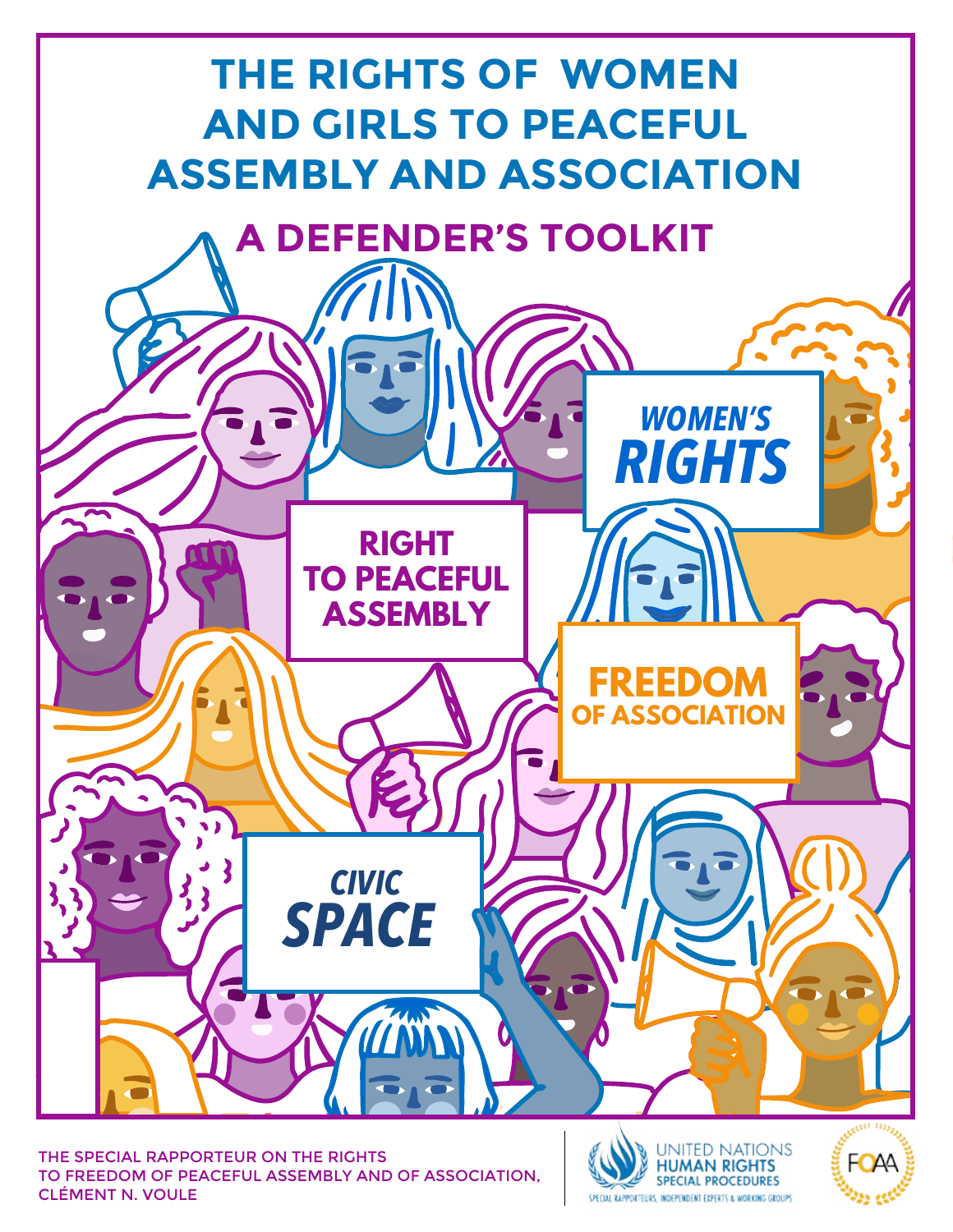

### **Clément Nyaletsossi VOULE**

**Special Rapporteur on the Rights to Freedom of Peaceful Assembly and of Association**

Clément Nyaletsossi Voule was appointed as United Nations Special Rapporteur on the Rights to Freedom of Peaceful Assembly and of Association and took up his functions in April 2018.

Mr. Voule is a jurist and human rights defender with over 30 years of experience promoting human rights in Africa and across the world. He was an Expert Member of the Working Group on Extractive Industries, Environment and Human Rights Violations of the African Commission on Human and Peoples' Rights from 2011 to 2020. He also is a research fellow at the Geneva Academy of International Humanitarian Law and Human Rights.

Prior to his appointment, he was Advocacy Director for Africa at the International Service for Human Rights (ISHR), where he also led ISHR's program to support human rights defenders working in States in transition. He served as Secretary-general of Amnesty International Togo (2000 – 2006). He is also a founding member of the West African Human Rights Defenders Network.

Over the years, he has advised a number of international, regional and national entities on human rights issues. Most notably, he has extensive experience engaging with the UN and the African Commission on Human and Peoples' Rights (ACHPR) to strengthen their work protecting human rights defenders and fundamental freedoms.

Mr. Voule has a Law degree from the University of Benin, Togo. He holds a master's degree in Fundamental Rights from Nantes University in France, and a master's Diploma in International Law in Armed Conflict from the Graduate Institute of International and Development Studies at the University of Geneva in Switzerland.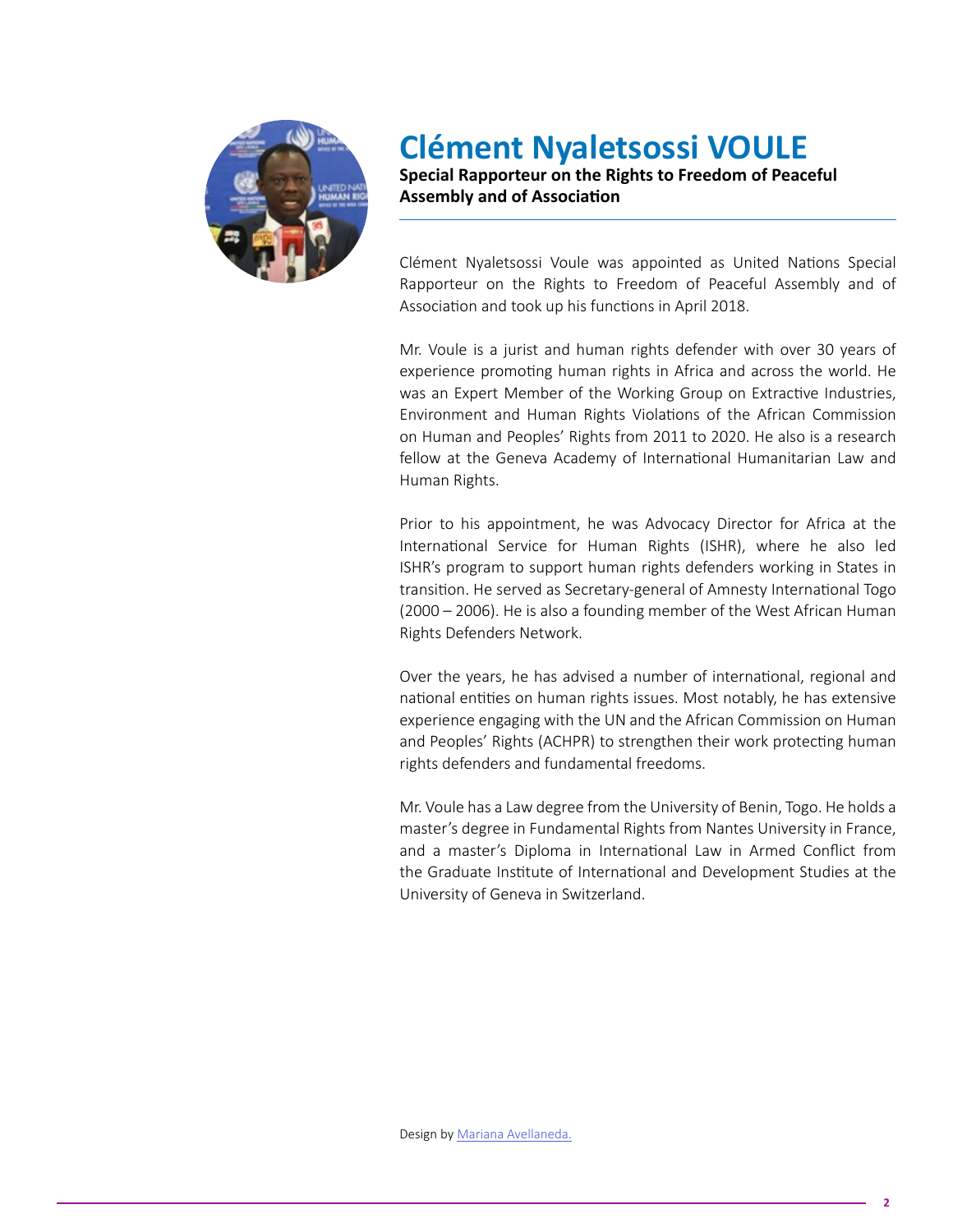

The United Nations Special Rapporteur, Clément N. Voule, presents this toolkit to support civil society efforts to advocate for women's full enjoyment of the rights to freedom of peaceful assembly and association. The toolkit serves as a practical companion to Special Rapporteur Voule's 2020 report to the United Nations General Assembly, ["Celebrating Women in Activism and Civil Society"](https://undocs.org/A/75/184), which calls on States, business enterprises, international organizations, civil society actors and the donor community to accelerate efforts to ensure women in all their diversity can fully and equally exercise their fundamental freedoms.

The toolkit is the first resource of its kind, intended for use by women human rights defenders and their allies at the grassroots, national, and regional level. It provides an overview of the obligations of States and business enterprises to respect, protect, and fulfil the rights to freedom of peaceful assembly and of association for all women and girls and includes examples of violations documented by the Special Rapporteur in his thematic report. The toolkit transforms the recommendations made in the 2020 report into a series of action strategies on how to increase support for women-led movements and organizations, including in times of crises.

The Special Rapporteur expresses his deepest gratitude to the women human rights defenders, women-led organizations and movements who shared their expertise and lived experiences for the development of the 2020 report and this accompanying Toolkit. The Special Rapporteur also expresses his gratitude to the Ford Foundation, the Solidarity Center and the International Centre for Not-For-Profit Law (ICNL) for supporting the development of this publication. He extends his appreciation to Inmaculada Barcia for the research assistance she provided in preparation of this toolkit.

For more information on the Toolkit, please contact: [freeassembly@ohchr.org](mailto:freeassembly@ohchr.org) or visit the Special Rapporteur's website: [www.freeassemblyandassociation.net](https://freeassemblyandassociation.net/)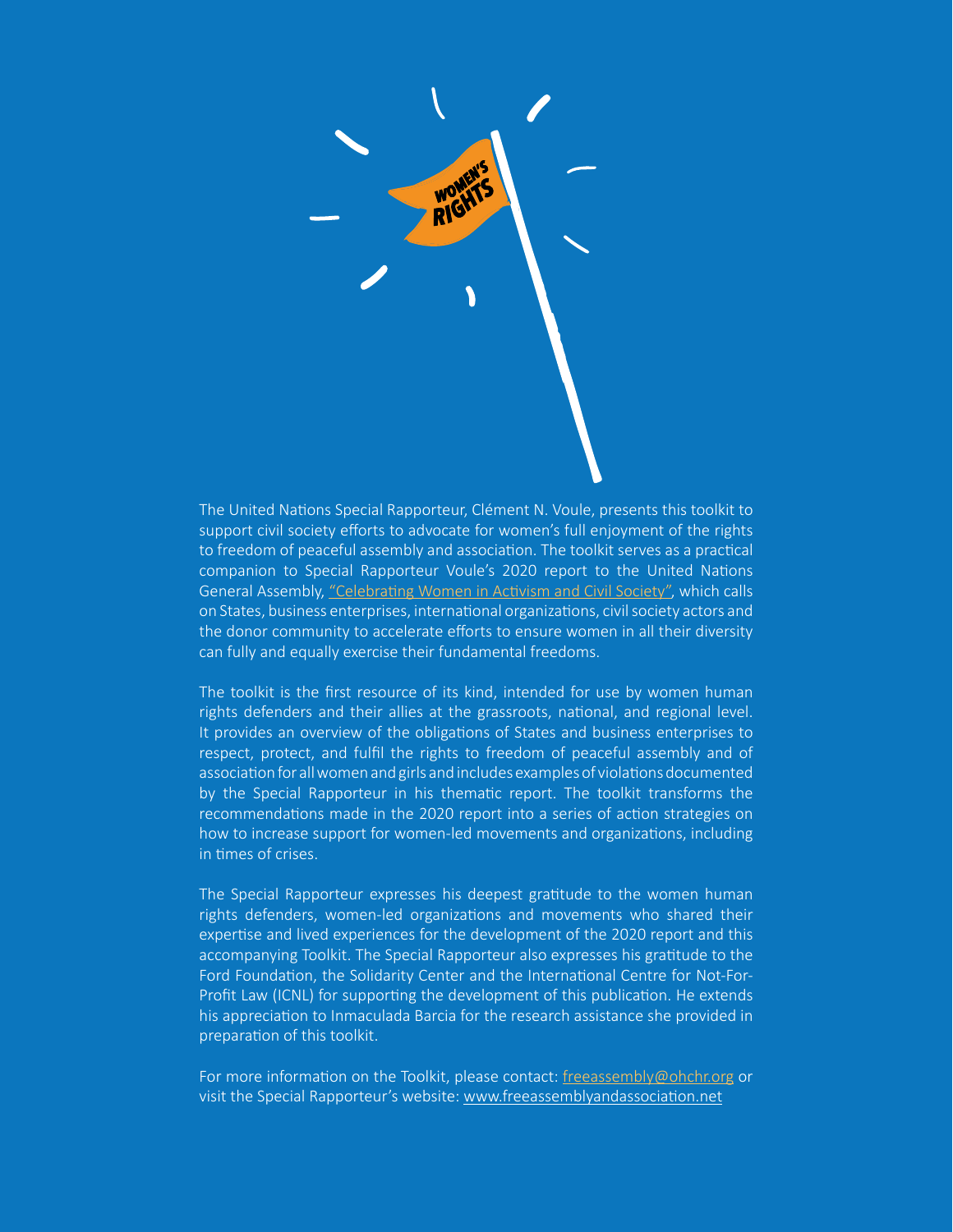# **CONTENTS**

- **5 p. [KNOW YOUR RIGHTS TO FREEDOM OF ASSOCIATION AND](#page-4-0)  [ASSEMBLY \(FOAA\)](#page-4-0)**
- **10 p. [WHEN ARE WOMEN'S RIGHTS TO ASSOCIATE AND PEACEFULLY](#page-9-0)  [ASSEMBLE VIOLATED?](#page-9-0)**
- **16 p. [WHY IT IS IMPORTANT TO MONITOR AND DOCUMENT](#page-15-0)  [VIOLATIONS OF THESE RIGHTS?](#page-15-0)**
- **17 p. [FIVE ACTIONS TO SUPPORT WOMEN-LED MOVEMENTS AND](#page-16-0)  [ORGANIZATIONS](#page-16-0)**
- **23 p. [WOMEN'S RIGHT TO ORGANIZE AND ASSEMBLE IN THE WORLD](#page-22-0)  [OF WORK](#page-22-0)**
- **24 p. [WOMEN'S RIGHT TO ASSOCIATE AND ASSEMBLE IN THE](#page-23-0)  [CONTEXT OF CRISIS, SUCH AS COVID 19](#page-23-0)**
- **25 p. RESOURCES**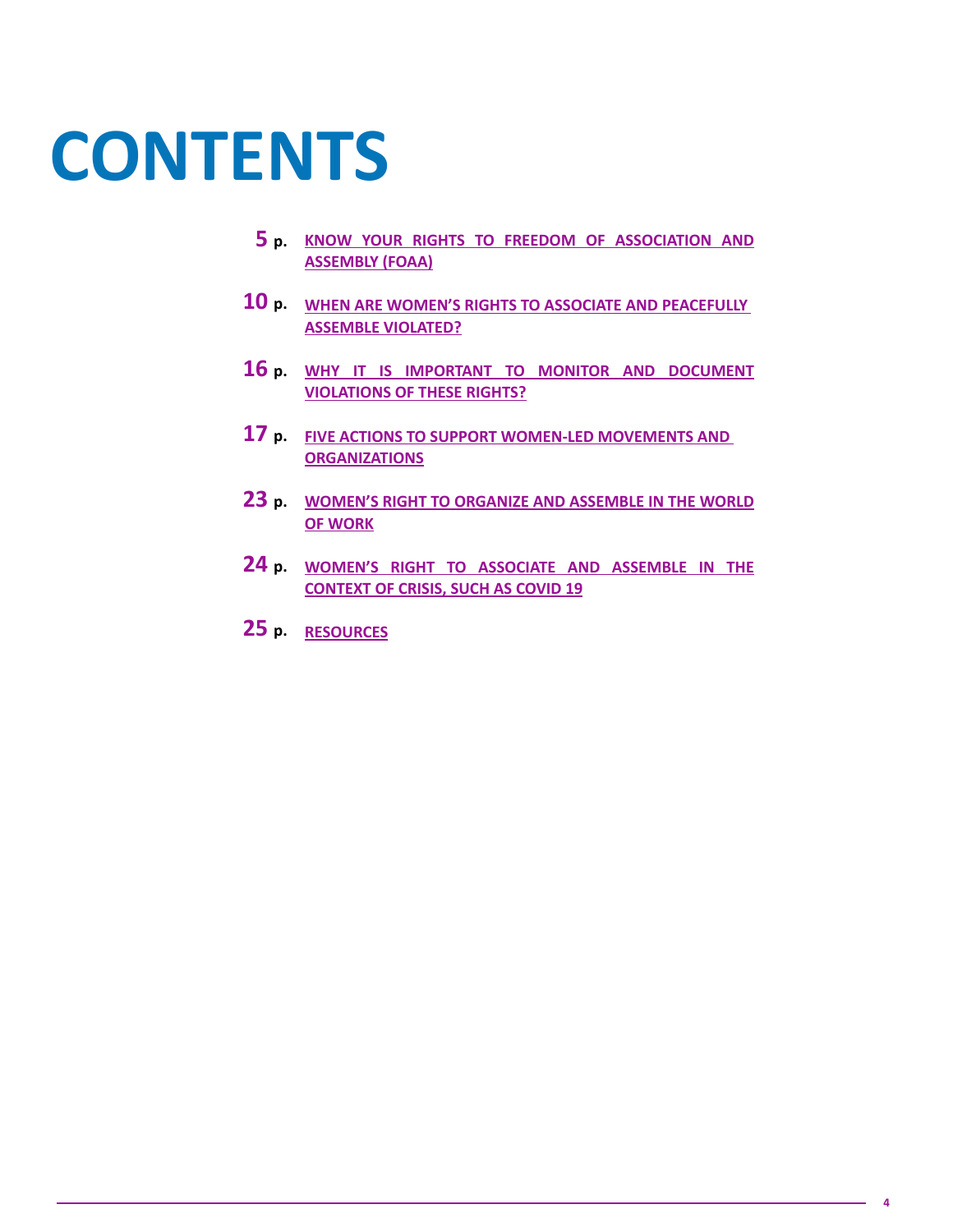### <span id="page-4-0"></span>**KNOW YOUR RIGHTS TO FREEDOM OF ASSOCIATION AND ASSEMBLY (FOAA)**

The rights of women to form and join associations and to peaceful assemble is recognized in numerous international and regional treaties and declarations. Most of these treaties and declarations recognize the rights to peaceful assembly and of association for all individuals but include in a separate article the obligation of States to guarantee these rights without discrimination on the basis of sex or gender.

Other treaties such as the Convention on the Elimination of All Forms of Discrimination against Women specifically recognize the rights of women to associate and peacefully assemble.

**What human rights instruments protect freedom of assembly?** The right of women to peacefully assemble is protected under eight major international human rights documents: the Universal Declaration of Human Rights (Article 20); the International Covenant on Civil and Political Rights (Article 21); the International Covenant on Economic, Social and Cultural Rights (Article 8); the Convention on the Elimination of All Forms of Discrimination against Women (Article 7); the International Convention on the Elimination of All Forms of Racial Discrimination (Article 5); the Convention on the Rights of Persons with Disabilities (Article 29); the Convention on the Right of the Child (Article 15); and the Declaration on Human Rights Defenders (Articles 5 and 12).

Regional treaties such as the European Convention for the Protection of Human Rights and Fundamental Freedoms (Article 11); the African Charter on Human and Peoples' Rights (Article 11); the African Charter on the Rights and Welfare of the Child (Article 8); the Arab Charter on Human Rights (Article 28); and the American Convention on Human Rights (Article 15) also protect freedom of assembly. This right is also protected in ILO Freedom of Association and Protection of the Right to Organize Convention (No. 87).

**What human rights instruments protect freedom of association?**

The rights of women to form and join associations is explicitly recognized in five major international human rights documents: the Universal Declaration of Human Rights (Article 20); the International Covenant on Civil and Political Rights (Article 22); the International Covenant on Economic, Social and Cultural Rights (Article 8); the Convention on the Elimination of All Forms of Discrimination against Women (Article 7); and the Declaration on Human Rights Defenders (Article 5).

Article 22 of the ICCPR in particular recognizes that "Everyone shall have the right to freedom of association with others, including the right to form and join trade unions for the protection of his interests". Regional treaties such as the European Convention on Human Rights (Article 11); the African Charter on Human and Peoples' Rights (Article 10); the American Convention on Human Rights (Article 16); and the Arab Charter on

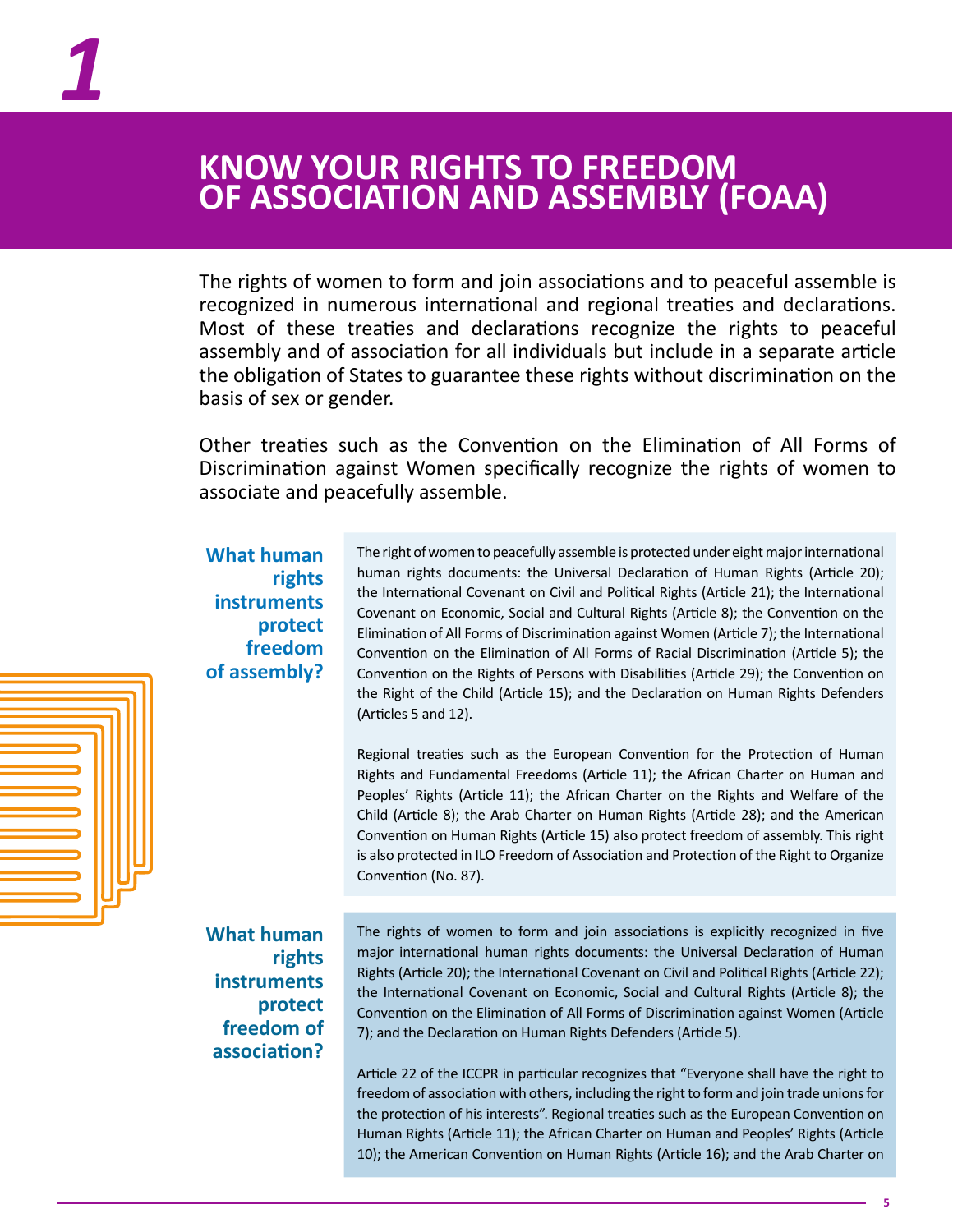Human Rights (Article 28) also protect freedom of association.

The following ILO Conventions protect women workers' rights to organize and to collective bargaining:

- ILO Freedom of Association and Protection of the Right to Organize Convention (No. 87)
- ILO Right to Organize and Collective Bargaining Convention (No. 98)
- ILO Domestic Workers Convention (No. 189)
- ILO Violence and Harassment Convention (No. 190)

**What activities are protected under the right to freedom of assembly?** Freedom of assembly protects the right to prepare and hold assemblies and to act collectively, as long as these activities are exercised peacefully.

The peacefulness of assemblies should always be presumed.

Individuals may cease to enjoy the right to peaceful assembly only if they use physical force that would likely result in the injury or death of others or seriously damage property. Sporadic violence, however, does not make the entire assembly nonpeaceful. Assemblies can only be considered "not peaceful" when there is widespread and serious violence.

The organizers of a peaceful assembly should not be held responsible for the violent behavior of others. Assemblies cannot be considered illegal when the violence comes from government representatives, people acting on their behalf or members of the public.

The right to peaceful assembly also protects digital activities, including access to the internet and social media platforms to organize, disseminate and monitor assemblies.

States cannot restrict digital activities related to the rights to peaceful assembly and association without justification. Limitations to the use of digital technologies must be necessary and proportionate. States must also ensure that the activities of private actors such as digital technology companies do not unlawfully restrict the exercise of the users' rights to freedom of peaceful assembly and association.

Freedom of association protects the right to form or join a group of like-minded people to pursue common interests, including the promotion and protection of human rights.

For example, freedom of association protects an individual's right to form and join organizations, as well as the right of groups to speak out against militarization, discriminatory policing, economic inequality and advance human rights and gender equality.

The right to freedom of association also protects activities online. States cannot restrict activities related to the rights of assembly or association without justification. Limitations to the use of digital technologies should be an exception.

States must also ensure that the activities of private actors such as digital technology companies do not unlawfully restrict the exercise of the users' rights to freedom of peaceful assembly and association.

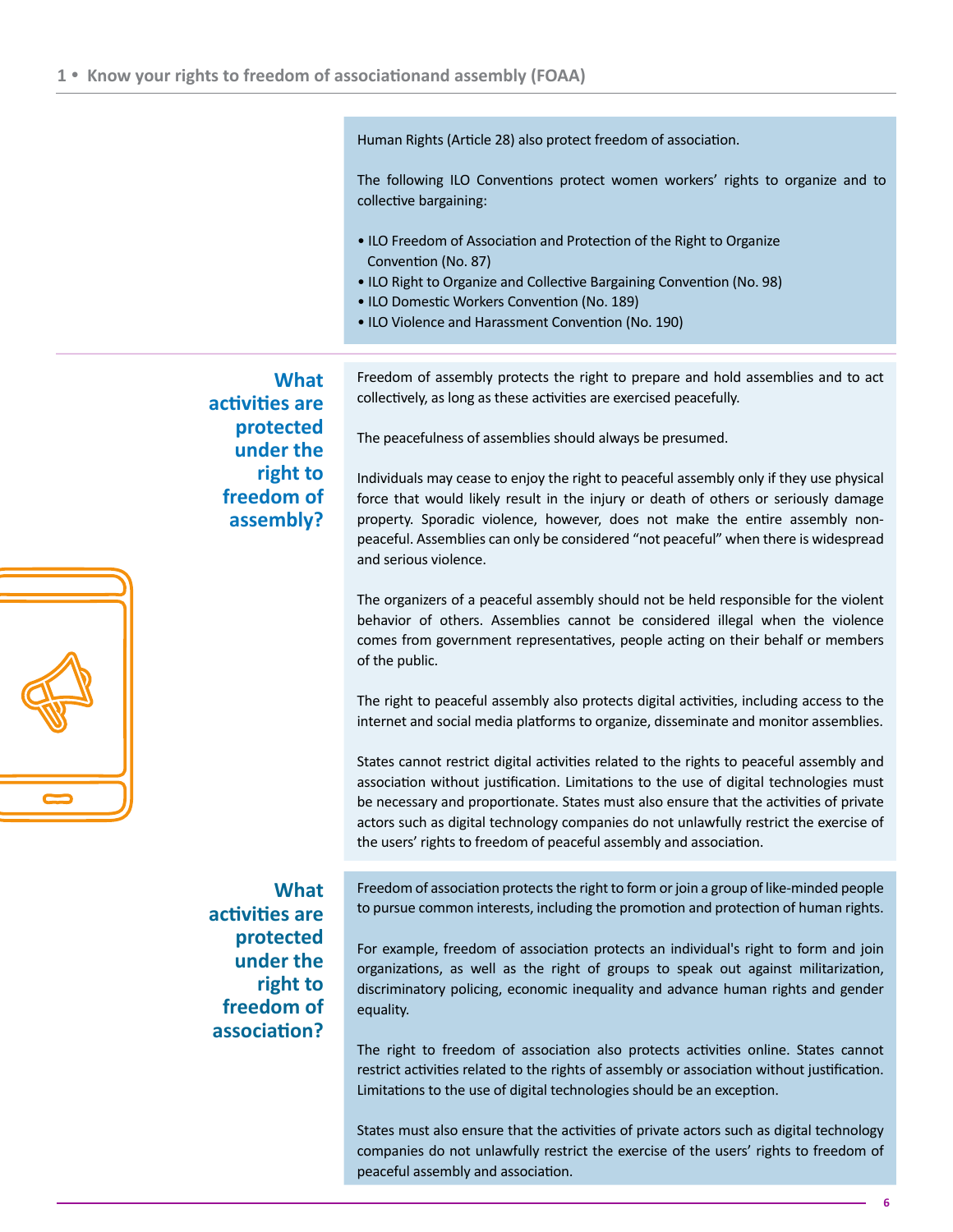#### **Is funding part of the right to freedom of association?**

Access to funding is also an essential component of the right to freedom of association. Without funding, women's ability to organize, mobilize and implement activities is limited.

States are not required to provide funding but should not unduly interfere with an association's ability to seek, receive, and use funding. Restrictions to the ability to access foreign resources can only be placed under very specific and limited circumstances.

For example, States should not establish outright prohibitions to access funding; require CSOs to obtain Government approval prior to receiving funding; require the transfer of funds to a centralized Government fund; or ban foreign-funded CSOs from engaging in human rights advocacy. States should not stigmatize or delegitimize the work of foreign-funded CSOs by requiring them to register as "foreign agents"; or impose criminal penalties for their failure to comply with these funding constraints.



**What type of assemblies are protected?**

Demonstrations, protests, marches, meetings, parades, rallies, sit-ins, vigils and, *inter alia*, picket lines. These can include activities held outdoors, indoors or online, as well as in public and private spaces.

**What type of associations are protected?** Social movements, grassroots organizations, community-based organizations, women's organizations, non-governmental organizations, cooperatives, political parties, trade unions, and other organizations concerned with public and political life.

Associations do not need to be officially registered to be protected and to carry out their collective activities.

**Can the right to freedom of assembly be limited by the State?**

States can impose certain restrictions to the right to freedom of assembly in cases necessary to protect national security, public safety, public order, the protection of public health or morals, or the protection of rights and freedoms of others. These restrictions are the exception and must be provided by law.

Because the right to assembly is fundamental for all individuals to participate in a democratic society, any restrictions on this right must be necessary and proportionate. For example, States cannot restrict the right to assembly to repress political opposition, to prevent peaceful challenges to authorities, or to limit calls for democratic changes of government.

Protection of morals should be based on the principles of pluralism and nondiscrimination. For example, restrictions should not be used to promote a single religious tradition or to oppose expressions of sexual orientation or gender identity.

Blanket bans of assemblies are disproportionate and prohibitions of assemblies should be used as a measure of last resort.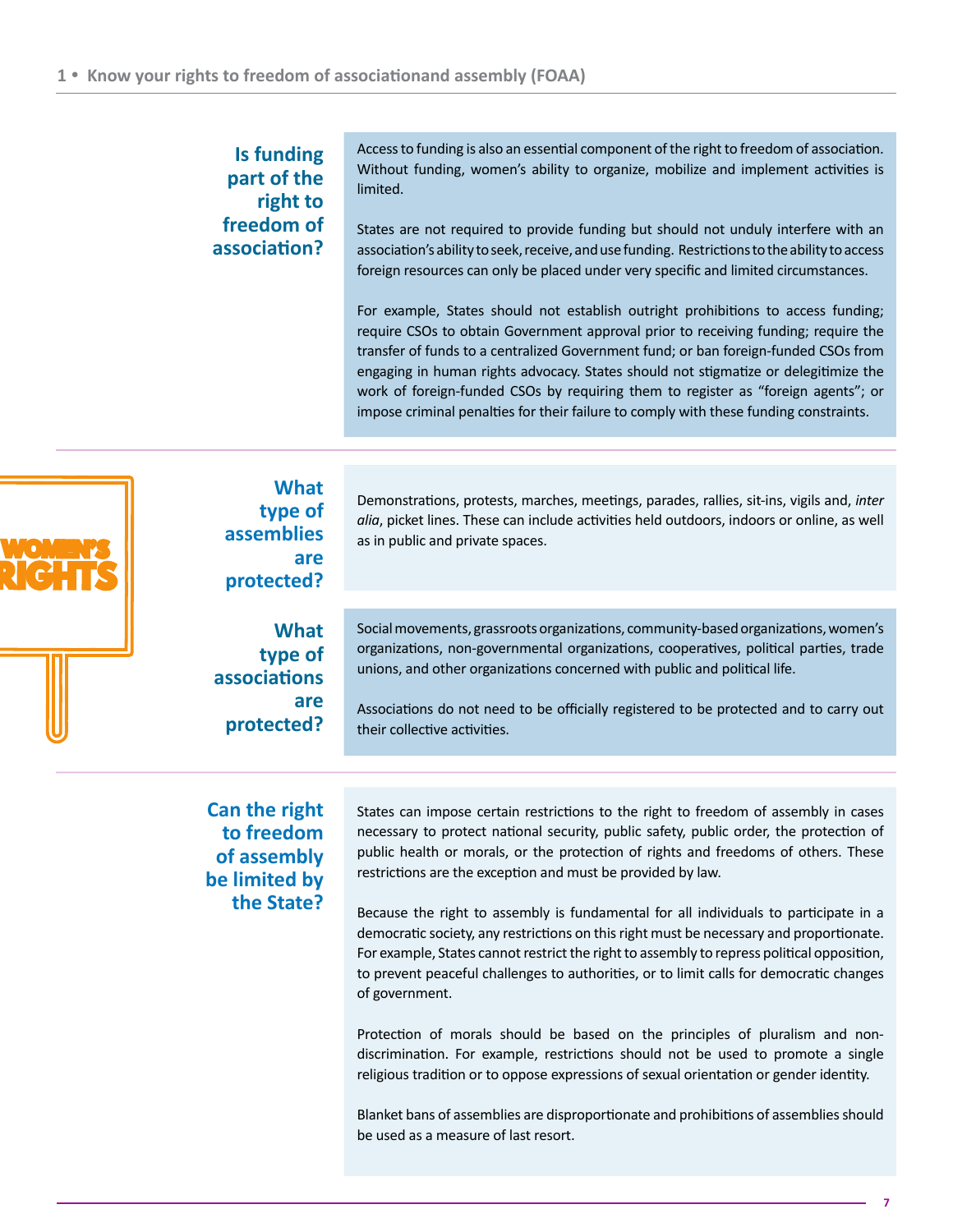

**Can the right to freedom of association be limited by the State?**

States can limit the right to freedom of association in exceptional cases where there are concerns related to security, public safety, public order, the protection of public health or morals, or the protection of rights and freedoms of others.

Because the right to association is fundamental for all individuals to participate in a democratic society, any restrictions on this right must be necessary and proportionate. For example, States cannot limit or prohibit the work of organizations because they criticize the government or its policies, or because they publicize human rights violations perpetrated by authorities.

In general, States must refrain from interfering in the internal affairs of an association and respect associations' right to privacy. For example, States should not request that organizations submit workplans for approval.

Regarding protection of morals, States cannot prohibit associations that peacefully promote ideas, even if those ideas offend the government or any particular group. A democratic society requires a plurality of organizations, including those that may be perceived as taking controversial positions in some contexts, such as organizations working on sexual and reproductive rights.

Suspension and involuntarily dissolution of an association should only be possible when there is a clear and imminent danger resulting in a flagrant violation of national law, in compliance with international human rights law. Such measures should also be proportional to the legitimate aim pursued and used only when softer measures would be insufficient. These drastic measures should be taken only by independent and impartial courts.

**Can I form and join associations and assemblies?**

Everyone enjoys the same right to freedom of peaceful assembly and association. This includes:

- $\checkmark$  All women without any discrimination, including girls and transgender and intersex persons who identify as women and gender non-conforming persons affected by social constructions of women;
- $\checkmark$  Women of all ages and backgrounds who are part of civil society organizations, feminist movements, girl-led movements, women-led organizations or workers associations and unions, including domestic workers, rural women, indigenous women, women with disabilities, women working in female-dominated industries and women working at home;
- $\checkmark$  Women human rights defenders, including women working with groups and associations that are not formally recognized by the State, and who work on rights of persons who are criminalized;
- $\checkmark$  Non-citizen women, including migrant women (documented or undocumented), women who are asylum seekers and refugee and stateless women.

**8**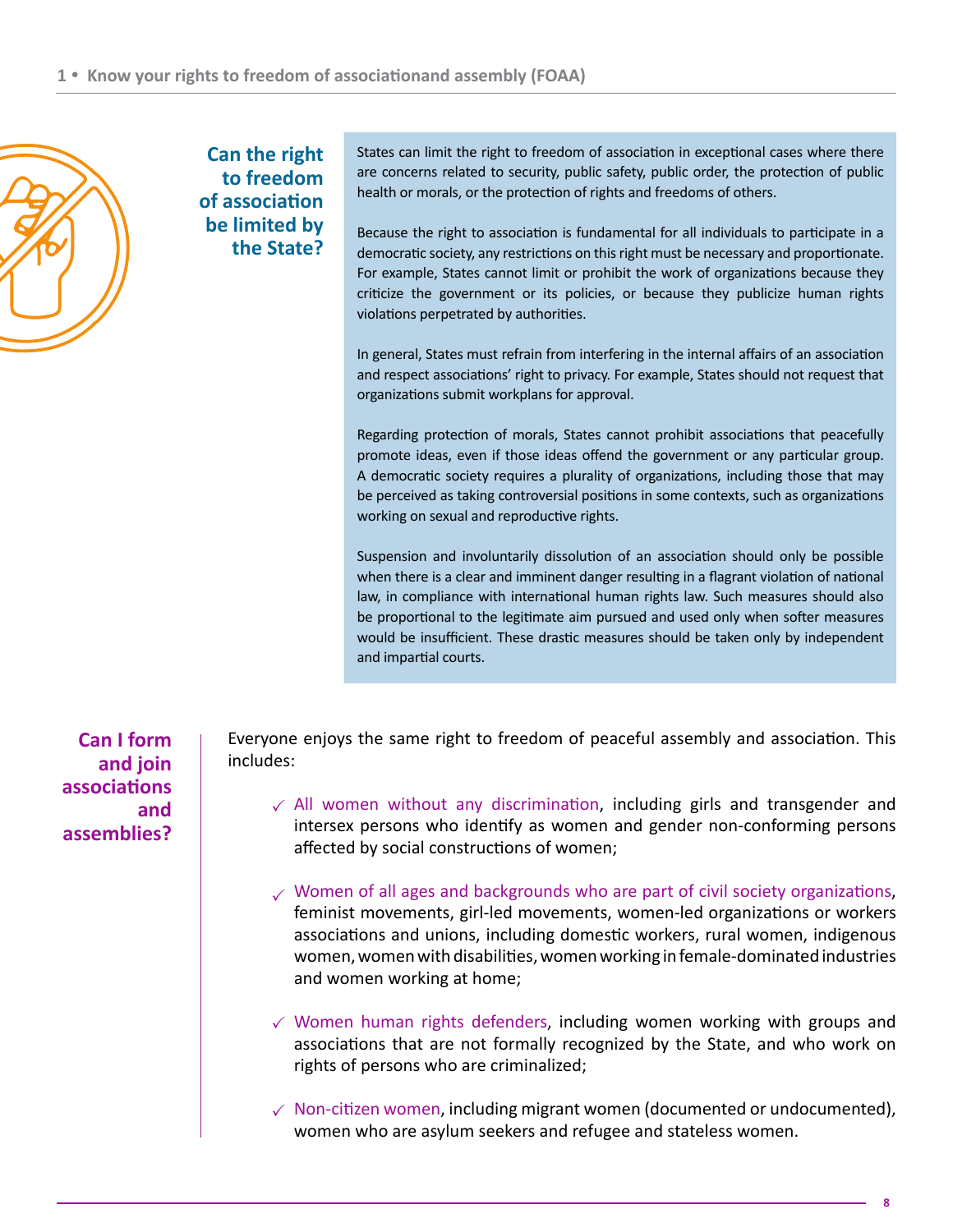**What are the obligations of States?** 

States have an obligation to respect, protect and fulfil the rights of women to enjoy the freedom of peaceful assembly and of association *without discrimination* on the basis of sex and gender. States must also remove obstacles that obstruct the ability of women to join together to participate in all aspects of public life.

- $\checkmark$  RESPECT. States have to eliminate or change discriminatory laws that prevent women in all their diversity from fully and effectively enjoying these rights.
- **PROTECT.** States have an obligation to (1) protect women from threats and attacks by public authorities, enterprises or private individuals for exercising these rights in public and private spaces; and (2) investigate and address any violations committed by any actor against women exercising these rights.
- **FULFIL.** States must adopt measures topromote an enabling environment for the exercise of the right of peaceful assembly and association by all women, and put in place measures and institutional frameworks that facilitate women's participation in peaceful assemblies and in non-governmental organizations and associations, including political parties, trade unions, professional or industry associations, women's organizations, community-based organizations and other organizations concerned with public and political life.

**What are the obligations of private enterprises?** 

The Guiding Principles on Business and Human Rights establish that all businesses (1) have a responsibility to respect and protect women's rights to freedom of peaceful assembly and of association; (2) must act with due diligence and carefully assess the potential adverse impact of their activities to prevent the violations of these rights; and (3) need to provide women with effective remedies for violations connected to their operations and activities.

Digital technology companies, in particular social media companies, need to address online gender-based violence against women exercising their rights to peaceful assembly and of association, including women human rights defenders and women trade union members.

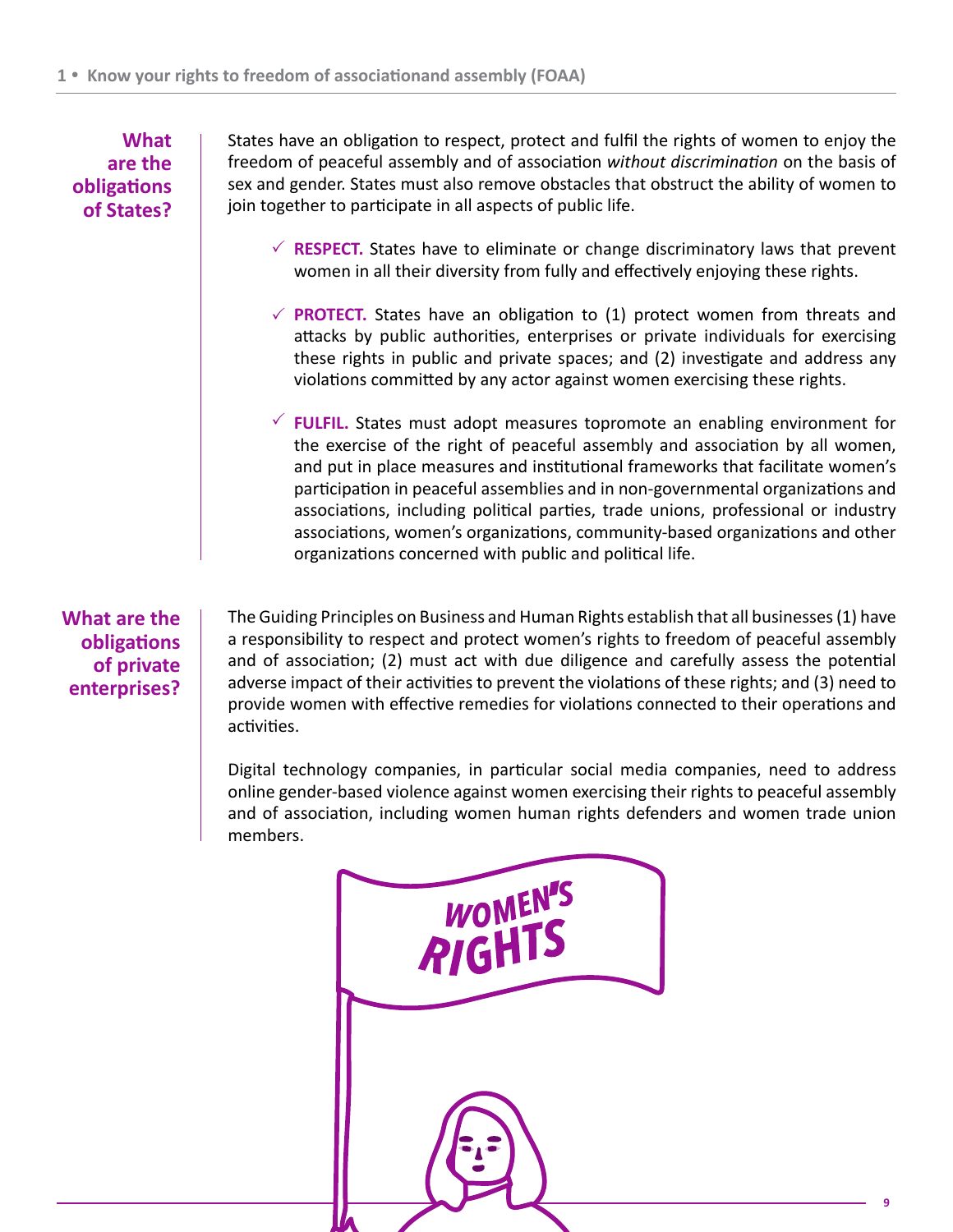### <span id="page-9-0"></span>**WHEN ARE WOMEN'S RIGHTS TO ASSOCIATE AND PEACEFULLY ASSEMBLE VIOLATED?**

People of all genders face well-documented threats to the exercise of the rights to freedom of peaceful assembly and of association. However, women also experience distinct and differentiated violations of these rights, which are rooted in harmful gender stereotypes and discrimination based on sex and gender.

Women in civil society are at a higher risk of facing restrictions and violations to their rights to freely associate and peacefully assemble, because their actions are perceived as challenging accepted traditions, cultural values and religious beliefs about the role of women in society and within the family.

Women who exercise these rights are frequent targets of attacks, including gender-based violence by State and non-State actors, which sometimes can take extreme forms such as harassment and sexual abuse.

### **Women's rights to association and peaceful assembly are violated:**

**YOU FACE VIOLENCE AT HOME FOR YOUR ACTIVISM**

**WHEN**  $\checkmark$  Many of the obstacles and violations of the rights to freedom of peaceful assembly and of association that women face happen at home, in the family and in the community where women continue to be punished for their participation in public life.

> $\checkmark$  Women and girls may be accused of being "bad mothers", "bad daughters" or "promiscuous" for exercising their rights to organize and assemble and are often discouraged from or targeted for participating in collective public actions or movements.

> $\checkmark$ Reprisals at home and in the community for women's activism may include gender-based violence such as domestic violence and sexual abuse.

**REMEMBER!** *States have an obligation to protect women from violence at home.*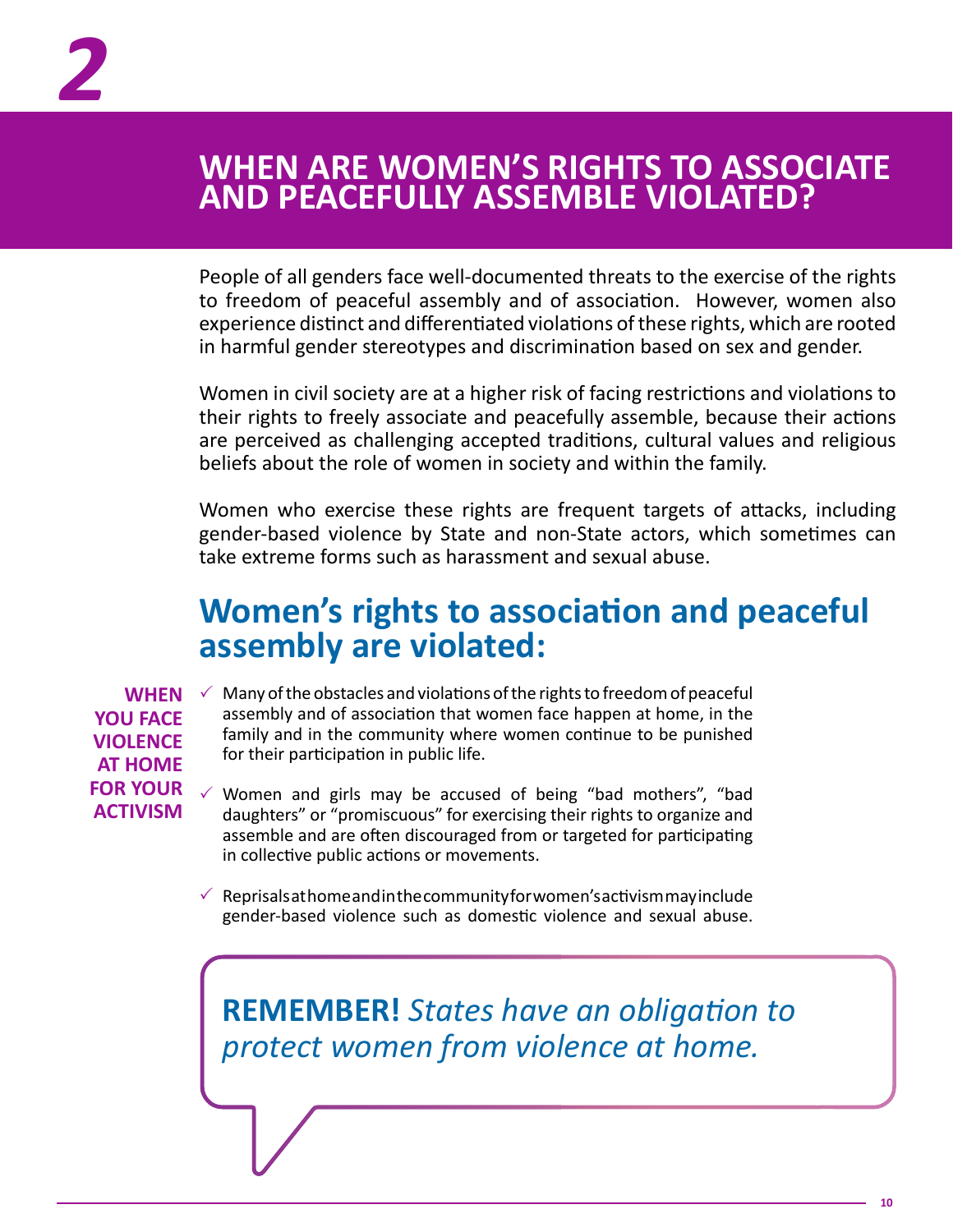**WHEN YOUR FAMILY IS ATTACKED BECAUSE OF THE WORK YOU DO AS AN ACTIVIST**

- $\checkmark$ Women activists often face threats and attacks against their family members, including their children, partners and relatives.
- $\checkmark$  These attacks use women's roles as mothers and caregivers to punish them and force them to stay silent and give up their activism.
- $\checkmark$  These pressures give rise to guilt and affect women's health and wellbeing.



**REMEMBER!** *States have an obligation to investigate these violations and provide gender-responsive protection for women activists to be able to continue with their work.*

**WHEN YOU ARE ASSAULTED WHILE DEMONSTRATING IN A PUBLIC SPACE**

 $\checkmark$  Women face higher risks of sexual harassment and gender-based violence when participating in collective public actions, including during peaceful protest and demonstrations. This form of harassment includes inappropriate touching, unnecessary strip searches, threat of rape, rape, forced nudity, and gendered and sexist insults.

- Attacks may be perpetrated by law enforcement as well as by private individuals, including counter-protesters, employers, private security guards and health service providers.  $\checkmark$
- $\checkmark$  These attacks are used to discourage other women and their networks, collectives and movements from participating in collective actions.

**REMEMBER!** *States have an obligation to prevent, investigate, prosecute, and punish acts of gender-based violence.* 

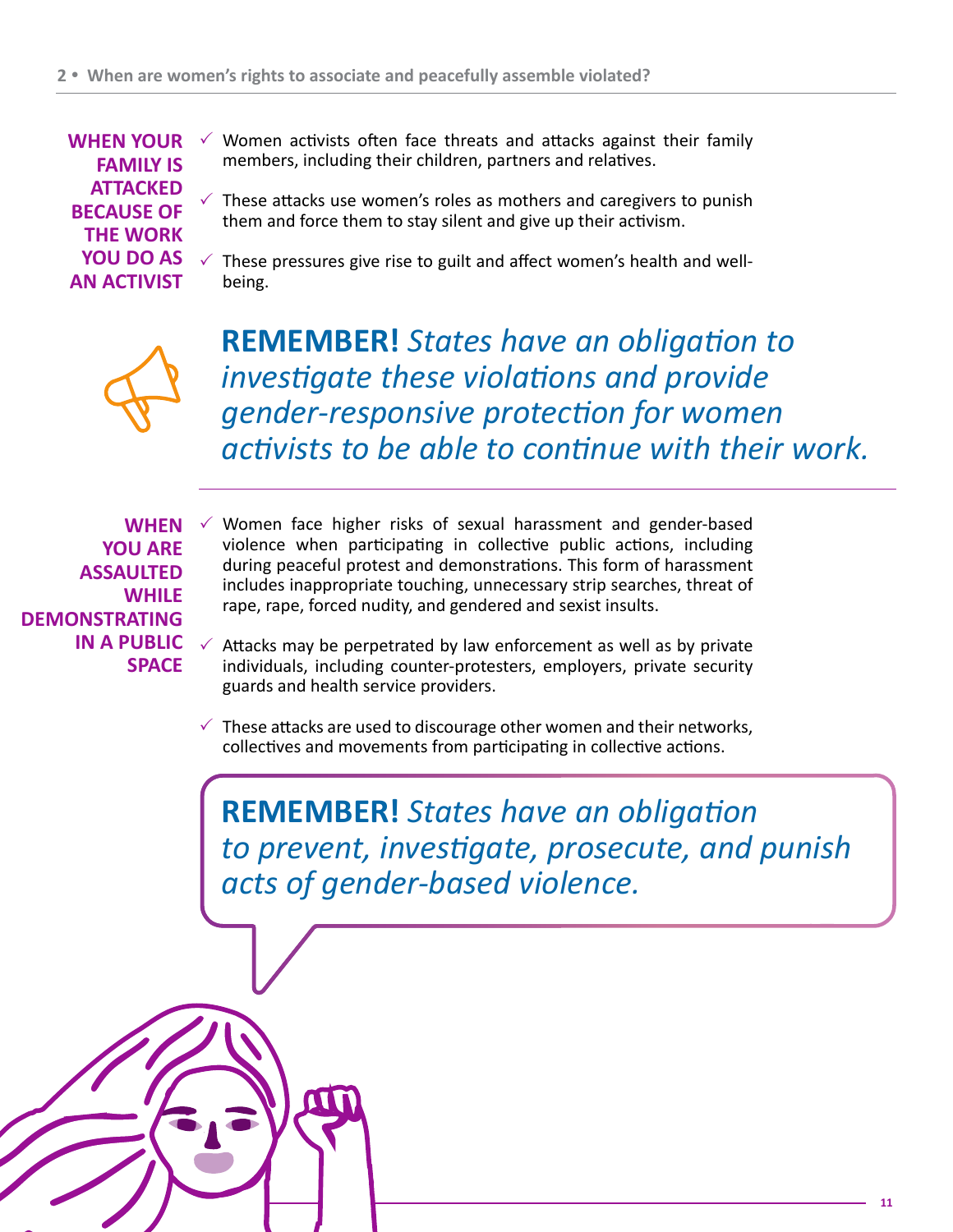**WHEN LAWS LIMIT YOUR MOBILITY OR CAPACITY TO FORM OR JOIN AN ORGANIZATION** 

- Some countries have laws and practices, such as guardianship systems, that limit women's capacity to obtain a passport or travel without a male guardian.  $\checkmark$
- Laws can also prevent women from accessing credit, signing contracts, opening bank accounts, or registering a business or organization in the same way as men.  $\checkmark$
- $\checkmark$  These laws and practices discriminate against women and violate their right to participate in public life.



**REMEMBER!** *States have an obligation to eliminate laws and practices that discriminate against women within and outside the family, including religious laws.*

**WHEN YOU CANNOT ACCESS FUNDING FOR YOUR WORK**

- Restrictive legislation that requires associations to obtain permission from authorities to receive or use funds, or to report on all funds received from foreign sources, is used to deny women's organizations access to foreign funds and exert control over their internal activities.  $\checkmark$
- The ability of women's organizations to access funding is also affected by restrictions on the grounds of national security or counter-terrorism and bans from engaging in specific areas of work (i.e. abortion).  $\checkmark$
- $\checkmark$  These laws particularly impact women's organizations, especially those working on sexual and reproductive rights, sexual orientation and gender identity rights and sex workers' rights, as well as women that belong to minority groups or women perceived as promoting views that threaten "religious" or "national" values.

**REMEMBER!** *Access to funding is an essential component of the right to freedom of association and is protected under international law.*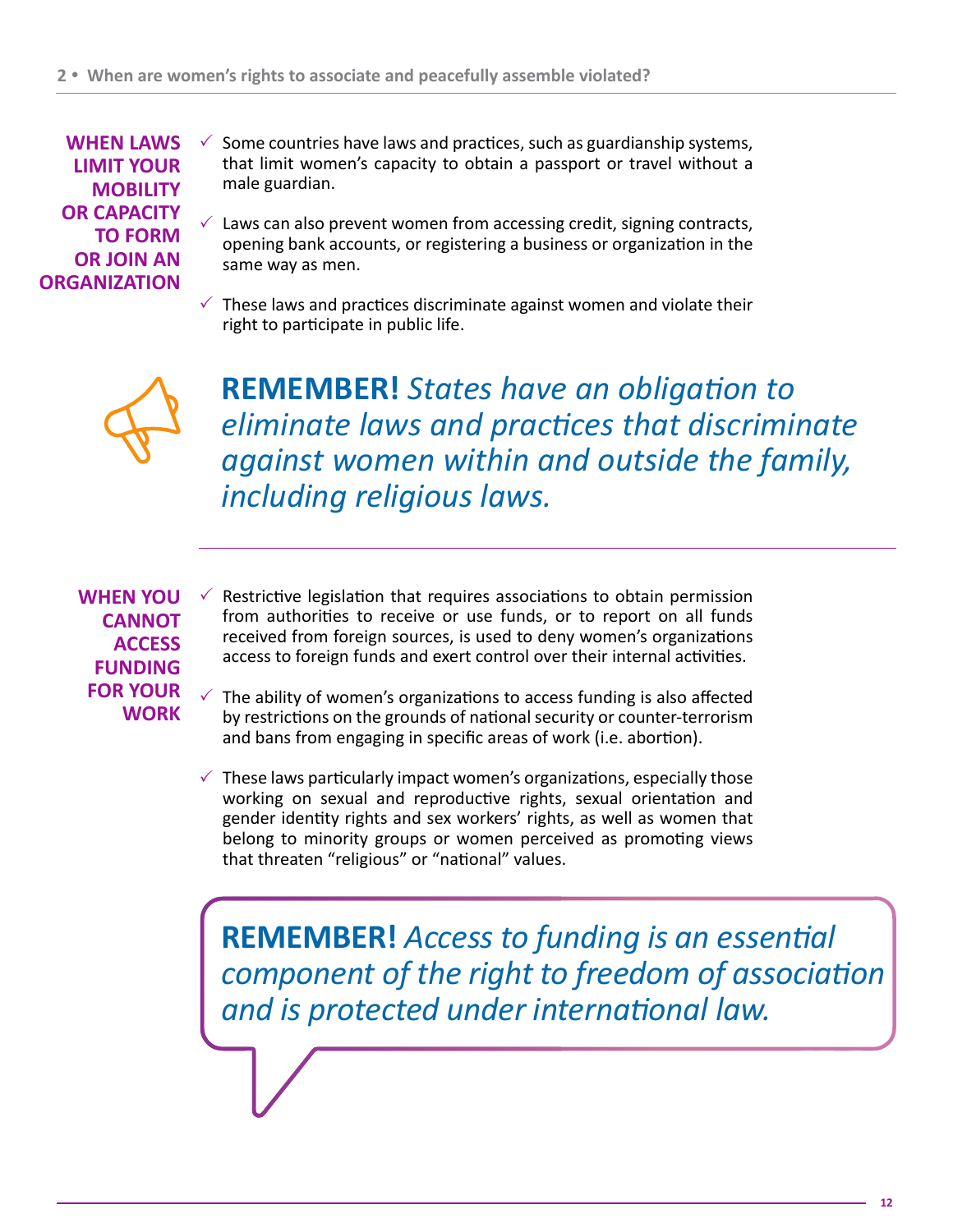**WHEN YOU ARE PREVENTED FROM ORGANIZING AND DEFENDING YOUR RIGHTS AT WORK** 

- $\checkmark$  Women working in the informal sector often work in dangerous and abusive working conditions but have little to no opportunity to join trade unions or to participate in strikes to protect or improve their working conditions.
- The informal sector includes women working in garment factories, domestic workers, farm workers, street vendors, sex workers, wastepickers, and more.  $\checkmark$
- Migrant women workers, especially those with irregular status, are particularly at risk.  $\checkmark$ 
	- $\checkmark$  Without the right to peacefully assemble and associate, women workers have little ability to change abusive working conditions, like working long hours for low salaries in unsafe and unhealthy environments, risking disease, injury and death.



**REMEMBER!** *The right to form and to join trade unions is recognized under international human law, including ILO conventions.*

**WHEN YOU FACE VIOLENCE AND HARASSMENT IN THE WORLD OF WORK** 

- $\checkmark$  Women are disproportionately impacted by discrimination, genderbased violence, and threats of violence for advocating for their rights at work.
- Women workers who protest in public spaces are often targeted and subjected to sexual assault, loss of jobs, death threats, and social stigmatization by employers and their representatives.  $\checkmark$
- Many women, especially in the informal sector, experience multiple and intersecting forms of discrimination because of their migration status, or because of their race or ethnicity.  $\checkmark$

**REMEMBER!** *The newly adopted ILO Convention 190 requires States to prohibit workplace violence and to take preventive measures.*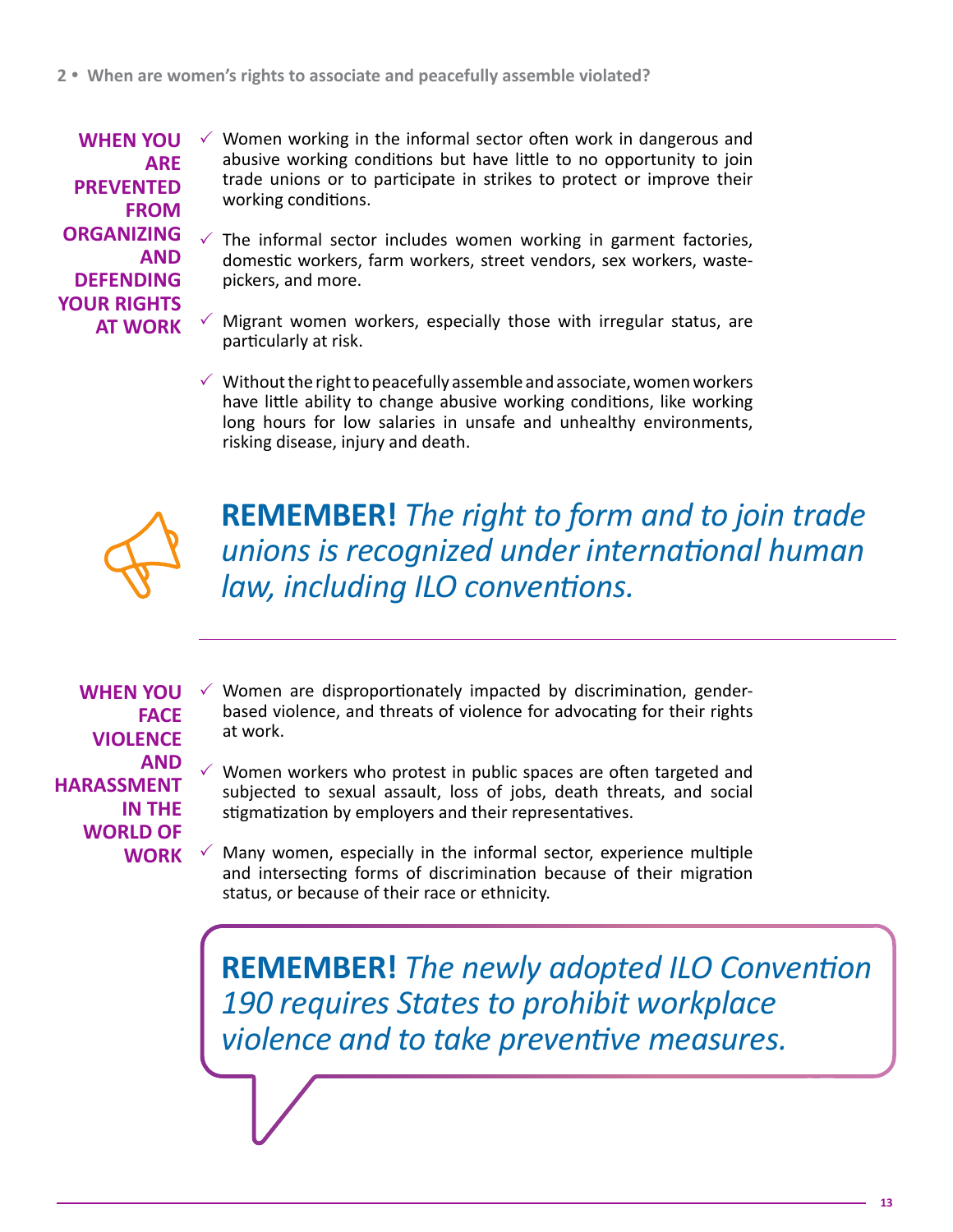**WHEN YOUR ACTIVITIES ARE CRIMINALIZED FOR DEFENDING WOMEN'S RIGHTS**

- $\checkmark$  Women activists working on sexual and reproductive health and rights have been charged with violating public morality laws.
- $\checkmark$  Women human rights defenders have been falsely accused of engaging in adultery and prostitution or in terrorist activities.
- $\checkmark$  Arrest and judicial harassment are used against women human rights defenders to intimidate and dissuade them from continuing with their activism, collective mobilization, and human rights work.



**REMEMBER!** *States should refrain from criminalizing legitimate activities defending women's rights and gender equality.*

**WHEN YOU ARE MARGINALIZED OR PREVENTED FROM TAKING UP LEADERSHIP POSITIONS WITHIN CIVIL SOCIETY ORGANIZATIONS AND UNIONS**

- $\checkmark$  Women are marginalized and excluded from decision-making spaces and leadership roles within civil society organizations, social movements, and trade unions.
- Women may be characterized as "ineffective leaders", "difficult", "lacking experience", or "inherently vulnerable" and their contribution to civil society not recognized or remunerated.  $\checkmark$
- $\checkmark$  The disproportionate amount of unpaid care and domestic work carried out by women and girls globally leaves them with limited time to engage in activism and civil society work, including in trade unions.

**REMEMBER!** *States have an obligation to take measures to eliminate laws, regulations, and practices that discriminate against women.*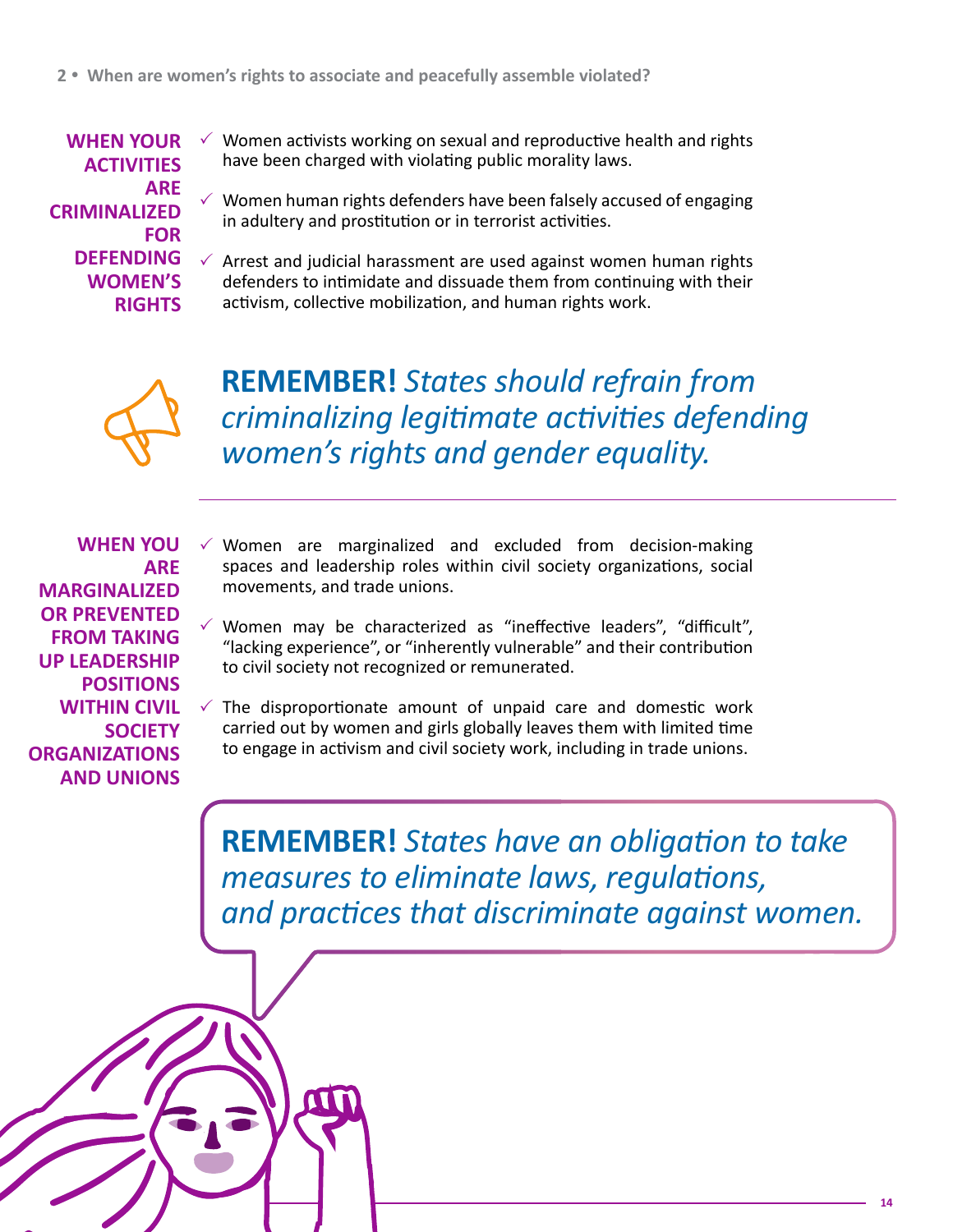**WHEN YOU ARE ATTACKED ON SOCIAL MEDIA OR YOUR ACCESS IS RESTRICTED**

- $\checkmark$  The lack of access to mobile phones and other digital devices, online security tools and the high cost of mobile data are significant obstacles to women's ability to organize, connect with networks, and access information.
- $\checkmark$  When connected online, women activists are confronted with online attacks and harassment, including the dissemination of sexualized pictures, the spreading of discrediting information, the dissemination of violent hate messages, and threatening messages on social networks.
- $\checkmark$  Efforts by social media companies and States have been insufficient to keep women online organizing activities safe.



**REMEMBER!** *States and businesses have an obligation to respect, protect, and fulfill women's rights to organize and act collectively online and address gender-specific forms of online violence.*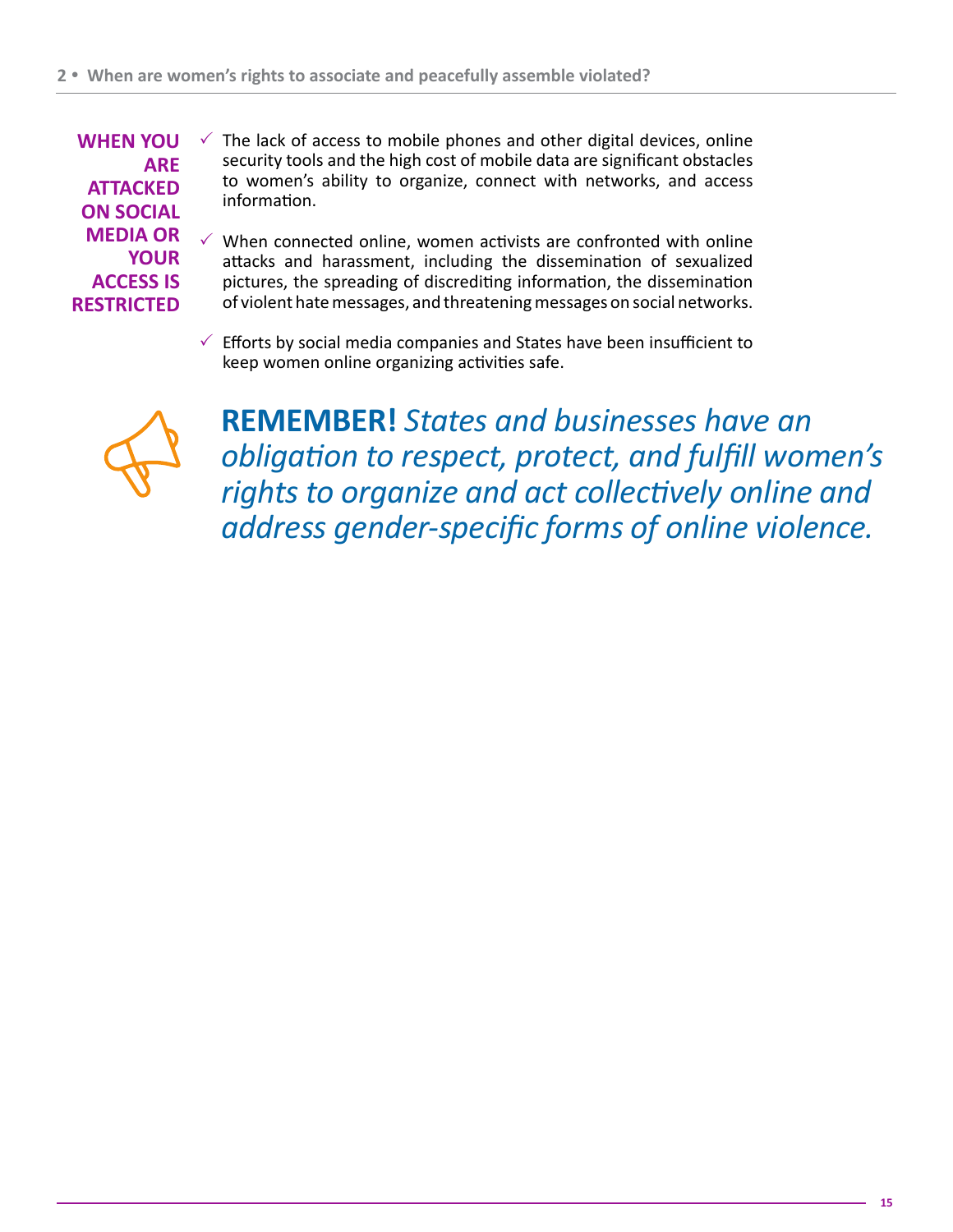### <span id="page-15-0"></span>**WHY IT IS IMPORTANT TO MONITOR AND DOCUMENT VIOLATIONS OF THESE RIGHTS?**



#### **TO BETTER UNDERSTAND GENDERED-SPECIFIC VIOLATIONS**

Women activists, women workers, and women's organizations and movements face specific forms of discrimination and violence such as gender-based violence, rape, sexual harassment, and exclusion from spaces to prevent women from mobilizing and building collective power. It is important to understand that these restrictions, discrimination, and violence comes from the State, as well as from families and communities. Sometimes it comes from within their own movements and organizations. Monitoring and documenting this violence is the first step to ensuring that it does not remain invisible and continue to be perpetuated.



#### **TO DEVELOP GENDERED SPECIFIC RESPONSES**

Documenting can have many purposes, from developing an urgent action campaign, to sending a communication to the Special Rapporteur, to building a legal case or supporting and empowering survivors. To develop effective gender-responsive responses, we must understand the specific forms of violence against women in civil society as well as the different impact of this violence on their lives, their organizations, and communities.



#### **TO JUSTIFY THE NEED FOR FUNDING**

Donors are important partners for women's organizations and movements. By monitoring and documenting discrimination and violence against women, these social movements provide the donor community with the evidence and analyses required to understand the scale of the problem. Having more data and analysis is critical to justify specific funding needs.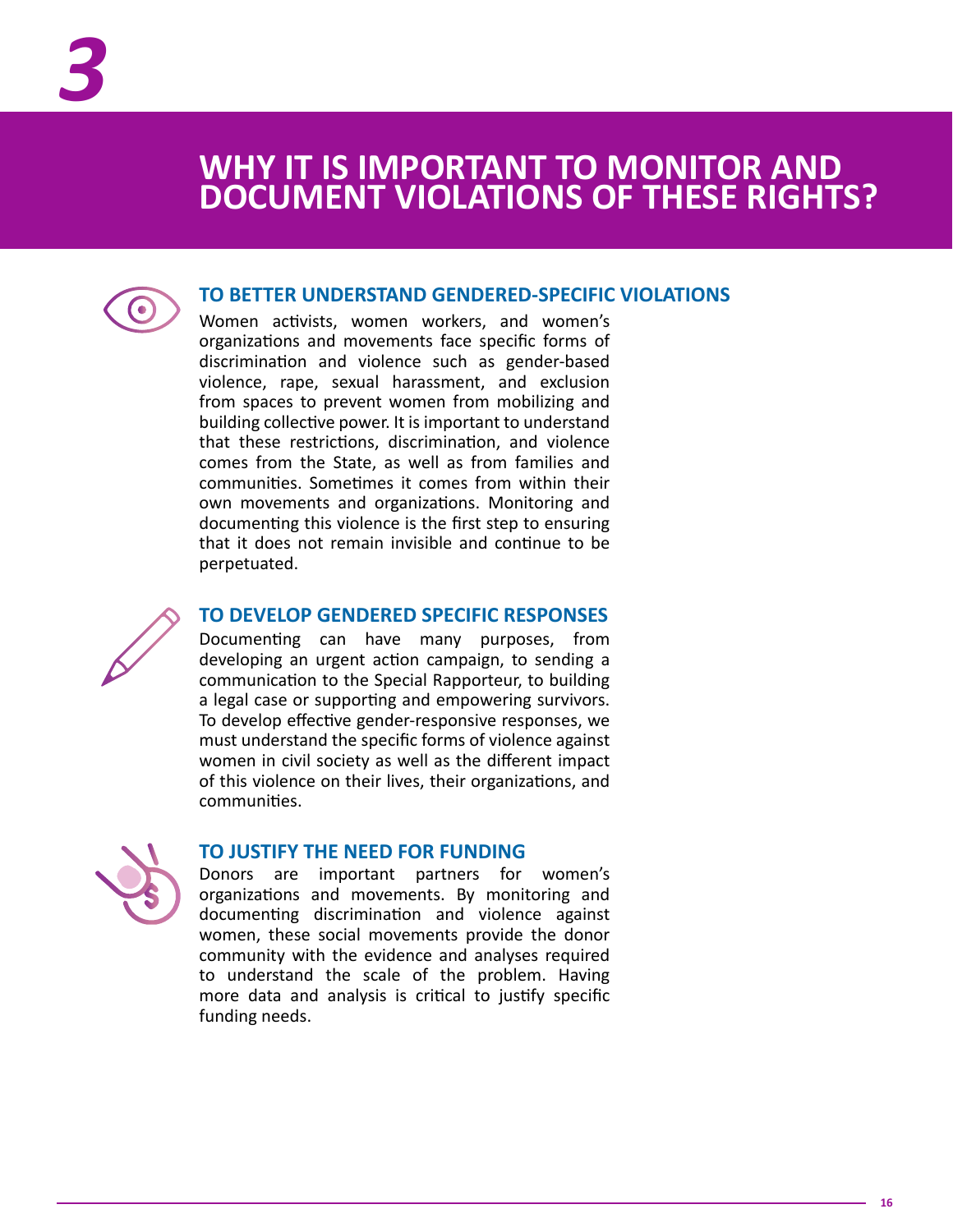<span id="page-16-0"></span>

### **FIVE ACTIONS TO SUPPORT WOMEN-LED MOVEMENTS AND ORGANIZATIONS**

The rights to freedom of peaceful assembly and of association are central to the existence and functioning of women-led movements and organizations. There are a number of actions that you can take to support women in the exercise of these rights:

# *1 SAFE AND ENABLING ENVIRONMENT*

**ACTION**

**EMPOWERING** National Legal frameworks must protect, promote, and facilitate the rights to **FoAA for everyone without discrimination.** A safe and enabling environment **WOMEN'S COLLECTIVE** that supports women's collective action:



Ensures women can freely form and operate NGOs, including unions;

- Enables women to organize, disseminate, participate in and monitor peaceful assemblies, including those advocating for women's rights;
- Provides protection and accountability for gender-based violence and other attacks, including those committed online, such as reprisals for exercising their rights;
- Guarantees the meaningful participation of women in peace agreements and rebuilding strategies and negotiations;  $\Rightarrow$
- Facilitates women's participation in national, regional, and<br>international processes including at the United Nations: international processes, including at the United Nations;
- $\Rightarrow$  Supports women's participation in public life through social media.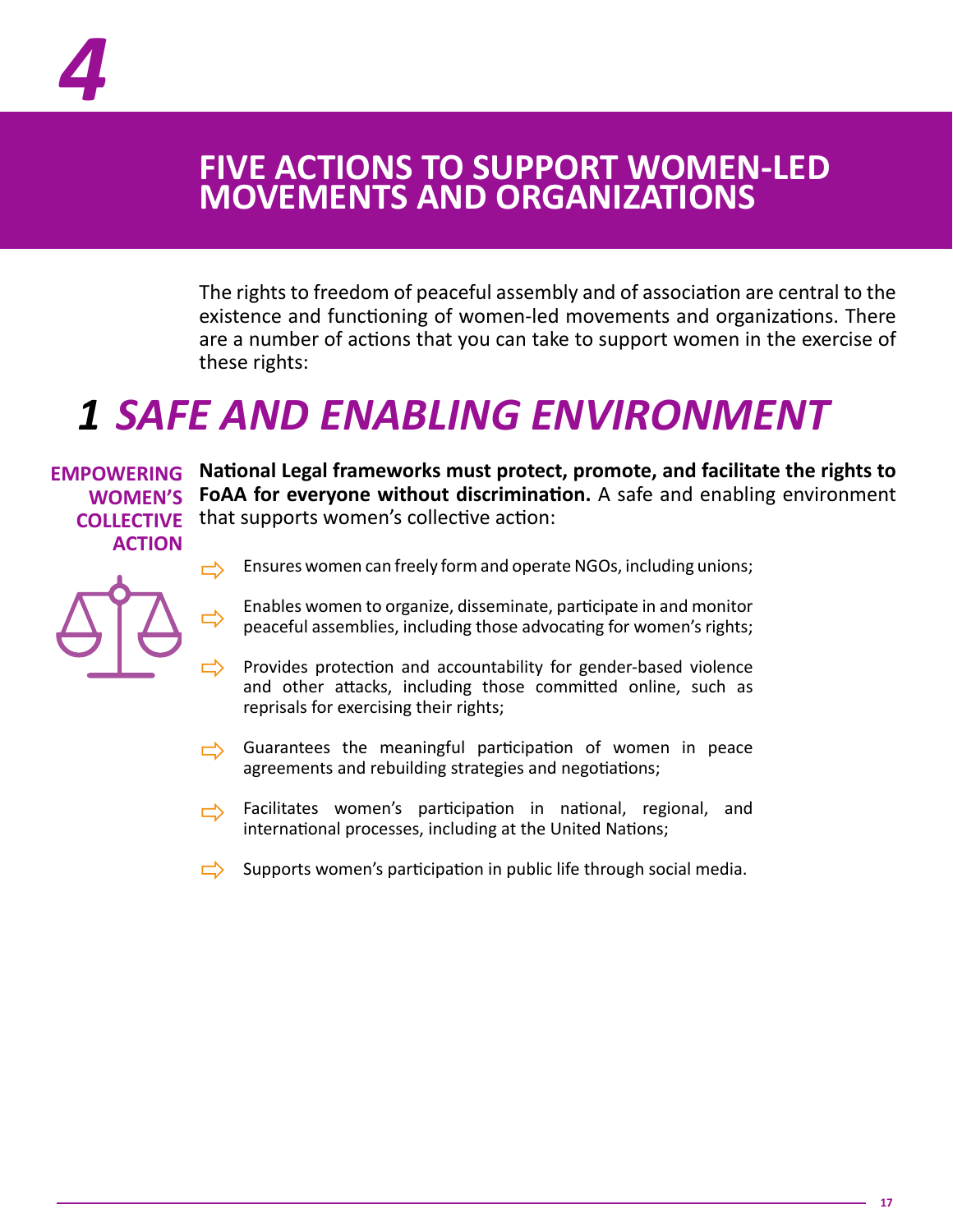#### **WAYS FOR YOUR ORGANIZATION TO CONTRIBUTE TO AN ENABLING ENVIRONMENT**

- Advocate for the elimination of laws and practices that restrict the ability of women to mobilize and join civil society organizations and trade unions.
- Ask government officials to adopt legal protections against sexual harassment at work and in public places.
- Demand quotas to ensure the representation of women in meetings, 3 peace agreements and negotiations.
- Collect data on gender-based violence and smear campaigns about  $\boldsymbol{\varLambda}$ women activists in traditional and digital media, and send the information to the Special Rapporteur on the Rights to Freedom of Peaceful Assembly and of Association.
- Speak up about intimidation and reprisals against women human 5 rights defenders participating in decision making forums, including UN meetings and events.

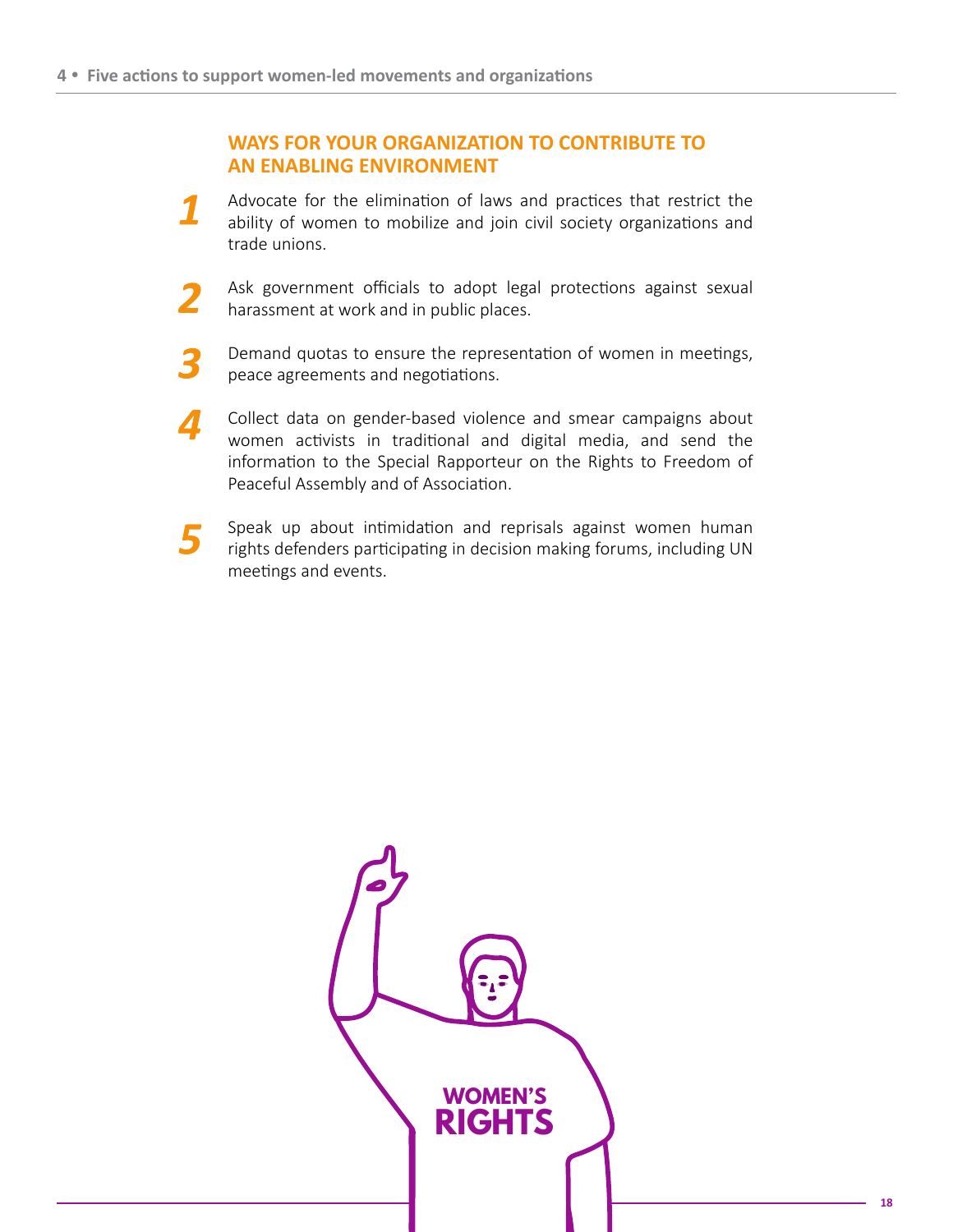# *2 RESOURCE MOBILIZATION*

**ORGANIZING**

**Access to funding is a fundamental part of the right to association. However, ACCESS TO**  FUNDING IS studies show that women-led organizations and movements, in particular **grass roots groups from the global south, are disproportionally underfunded. CENTRAL TO Providing financial support for women's organizations and movements is WOMEN'S COLLECTIVE** central to the sustainability of their work, which can only be achieved by:



- Prioritizing long-term commitments to gender equality and the empowerment of all women;
- Making structural changes in funding modalities to ensure flexibility;  $\Rightarrow$
- Removing restrictive legislation that impacts the ability of women's organizations to access funds. しょうかん しょうかん しょうかい しょうかい しょうかい しょうかい しょうかい じょうかい しょうかい しょうかい しょうかい しょうかい しょうかい しょうかい しょうかい しょうかい

#### **WAYS FOR YOUR ORGANIZATION TO ENGAGE WITH DONORS ON INCREASING FUNDING TO WOMEN-LED MOVEMENTS**

- Understand the specific obstacles faced by women's organizations to access funding.
- Ask governments and private donors to ensure a percentage of core funding for women's organizations, in particular those working at the local level.
- Discuss with donors the need for multi-year, core and flexible funding to support movement-building and women's organizations.
- Facilitate access of women from grassroots organizations to  $\boldsymbol{\varLambda}$ discussions with donors.
	- Support the development of independent women's funds.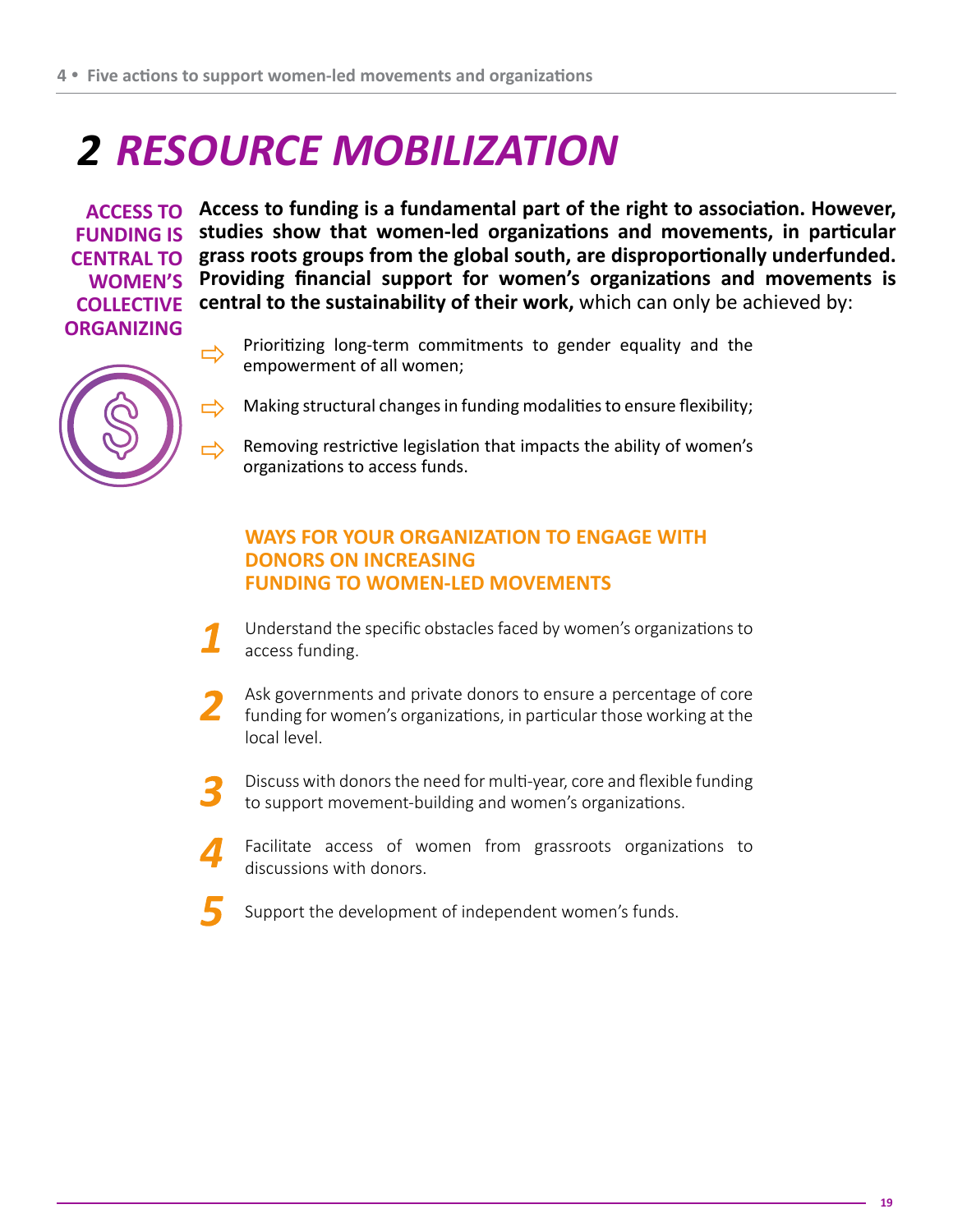# *3 RECOGNITION*

**UNDERSTANDING**

**WOMEN' RIGHT** 

**Women's long history of activism, collective organizing, and participation in RECOGNITION**  CAN SHIFT social movements has been and continues to be fundamental to democracy, **sustainable development, and peace. PUBLIC** 

> Women inspired and led millions of people to join democratic<br>movements and revolutions in Sudan, Lebanon, Algeria, Chile Iraq movements and revolutions in Sudan, Lebanon, Algeria, Chile, Iraq, Nicaragua, and Myanmar;

> Women's organizing against inequality, rising fundamentalisms, and corruption have made democracies more inclusive of diverse voices, in particular of those who are more discriminated against and often left behind—Black women are leading the racial justice movement around the world;  $\Rightarrow$

> Building broad coalitions and networks have enabled women to challenge traditional and family norms and practices that prevented women's participation in public life. Intergenerational women in Chile, Ireland, Mexico, Poland, South Korea, Timor-Leste, and the United States united to protect sexual and reproductive rights.  $\Rightarrow$

> Women in civil society, social movements, and women's feminist movements have challenged the way people think about gender and power around the world, and have inspired local and national movements. The #MeToo movement has triggered major reforms in law and practice;

> Women's movements and coalitions have succeeded in mobilizing people across the globe to demand urgent climate action and adopt measures to protect life on this planet and our natural resources. More and more indigenous and rural women are taking up positions of leadership in these movements.

> **Building positive narratives about women's contribution in all these areas can contribute to 1) shifting public understanding of women's role in public life; 2) challenging how people think about gender and dismantling stereotypes; 3) countering negative narratives and adding credibility to women's organizing; and 4) enhancing protection through public support.**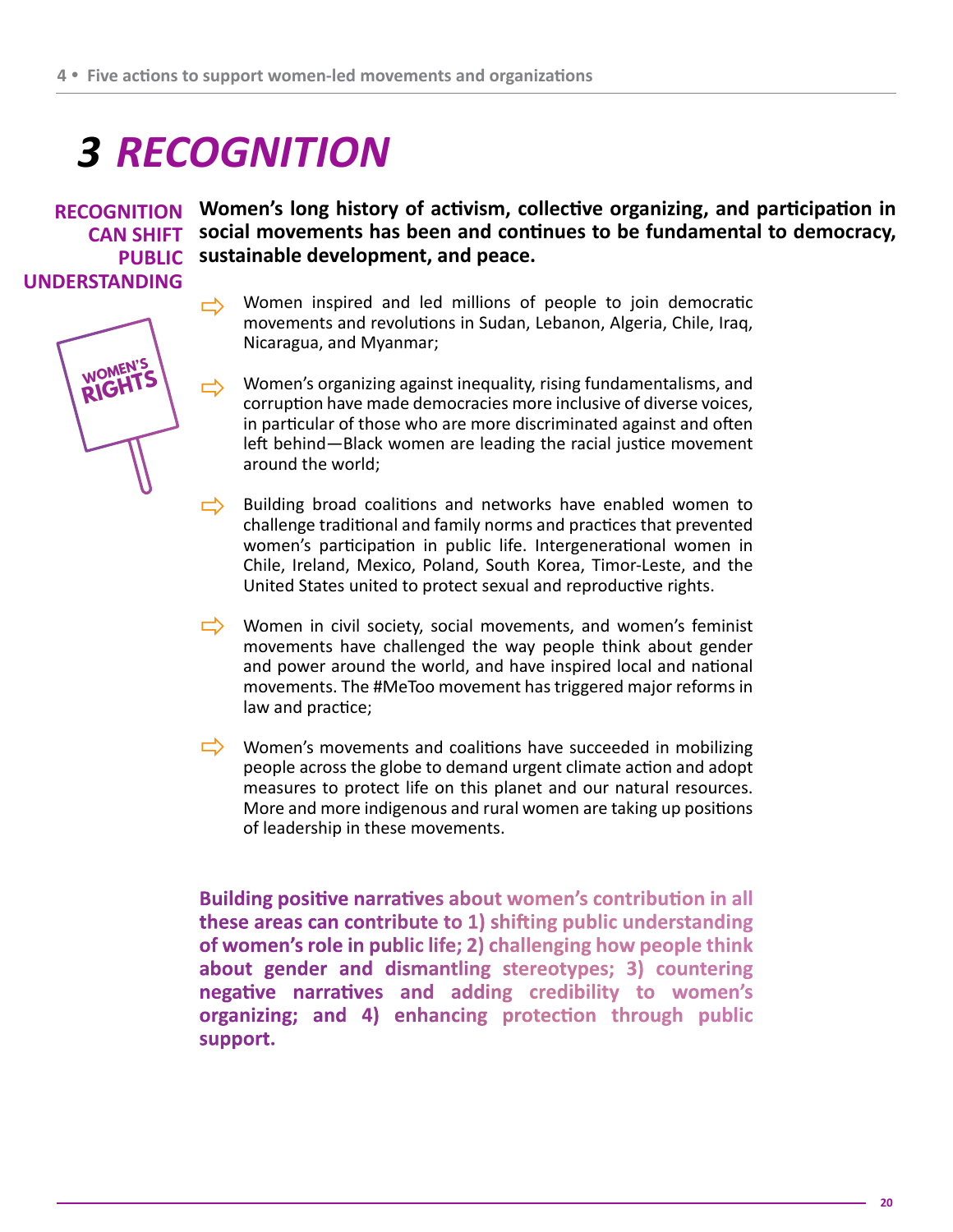# *4 INTERSECTIONALITY*

**DISCRIMINATION**

**Women experience multiple and intersecting forms of discrimination and CHALLENGE MULTIPLE** marginalization, including on the basis of their race, color, ethnicity, age, sex, **language, religion or belief, political or other opinion, national or social origin, AND INTERSECTING** disability, sexual orientation or gender identity, legal status and minority, FORMS OF indigenous or other status. Supporting women's organizing requires:

- $\Rightarrow$
- Taking into account the multiple identities of women and how those identities impact their participation in public life;
- Challenging racism, homophobia, xenophobia, and other forms of oppression and discrimination that along with patriarchy exclude women from organizing and demonstrating in public spaces;  $\Rightarrow$
- Leaving no one behind—including a diversity of voices to ensure representation of different groups of women that encompass rural, migrant, disabled, indigenous, Afro-Decedent, young, and trans women.  $\Rightarrow$

#### **WAYS FOR YOUR ORGANIZATION TO ELEVATE THE WORK OF WOMEN IN CIVIL SOCIETY**

- Publicly recognize in reports, statements, and press releases the crucial work that women's organizations and movements carry out as part of the larger human rights community.
- Challenge assumptions and stereotypes that discriminate against women and limit their role to the family and community.
- Celebrate the commemoration of internationals days, such as International Women's Day and WHRDs day, raising the visibility of the work carried out by women's organizations and movements.
- Join public campaigns that support the work of women's organizations and amplify their voices.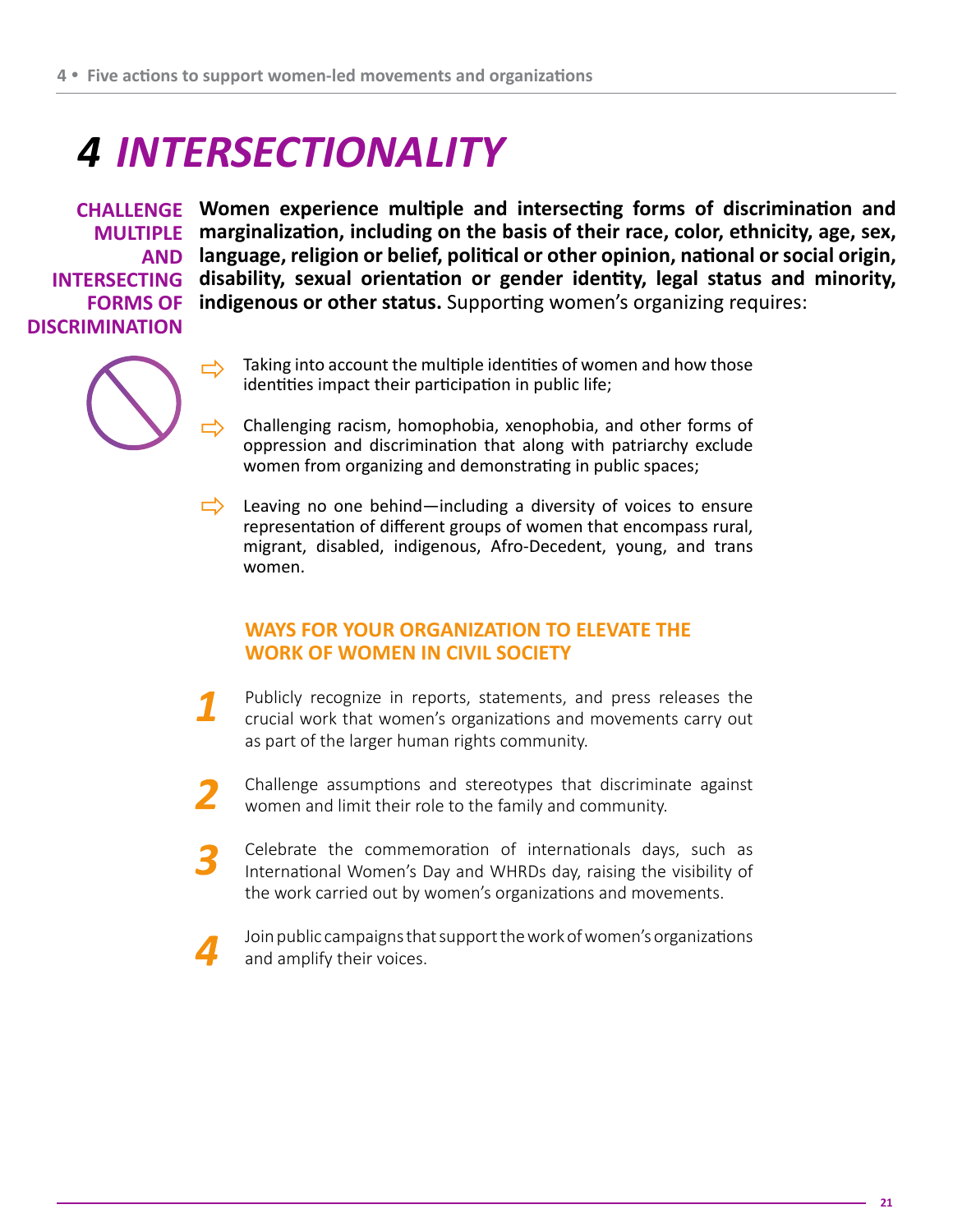# *5 COMMITMENT*

## **MOVEMENTS ACCOUNTABLE!**

**MAKE HUMAN** Civil society organizations and social movements continue to be reluctant **to address gender-based discrimination, violence, and the marginalization RIGHTS of women in their own structures and practices. While there are a growing number of women in unions and civil society organizations, this has not translated into access to positions of power for women within these groups.**  Making human rights organizations and movements accountable requires:

- A commitment to achieve gender parity in management leadership in human rights organizations and trade unions by 2030, in line with the Sustainable Development Goals;  $\Rightarrow$
- $\Rightarrow$  The adoption of policies that prevent and respond to sexual horsesment and condex and intersectional discrimination across harassment and gender and intersectional discrimination across organizations;
- $\Rightarrow$  Building solidarity with and among women's groups and feminist movements, including those defending women's rights and gender equality, as well as between the feminist movements and other social justice movements.

#### **WAYS FOR YOUR ORGANIZATION TO ADDRESS GENDER EQUALITY AND SEXUAL HARASSMENT IN THE HUMAN RIGHTS MOVEMENT:**

- Establish specific quotas and targets to increase women's representation, in particular in leadership and management positions.
- Revise recruitment and promotion policies and practices to give priority to qualified women applicants and staff.
- Adopt a zero-tolerance policy for discrimination and harassment in the workplace and include it in the induction training.
- Ask management to issue a statement reaffirming the organization's  $\boldsymbol{\varLambda}$ commitments to gender parity and gender equality as well as the need for all staff to ensure a respectful work environment.
	- Don't be silent! Create spaces for staff to dialogue and reflect on organizational culture and unacceptable behavior.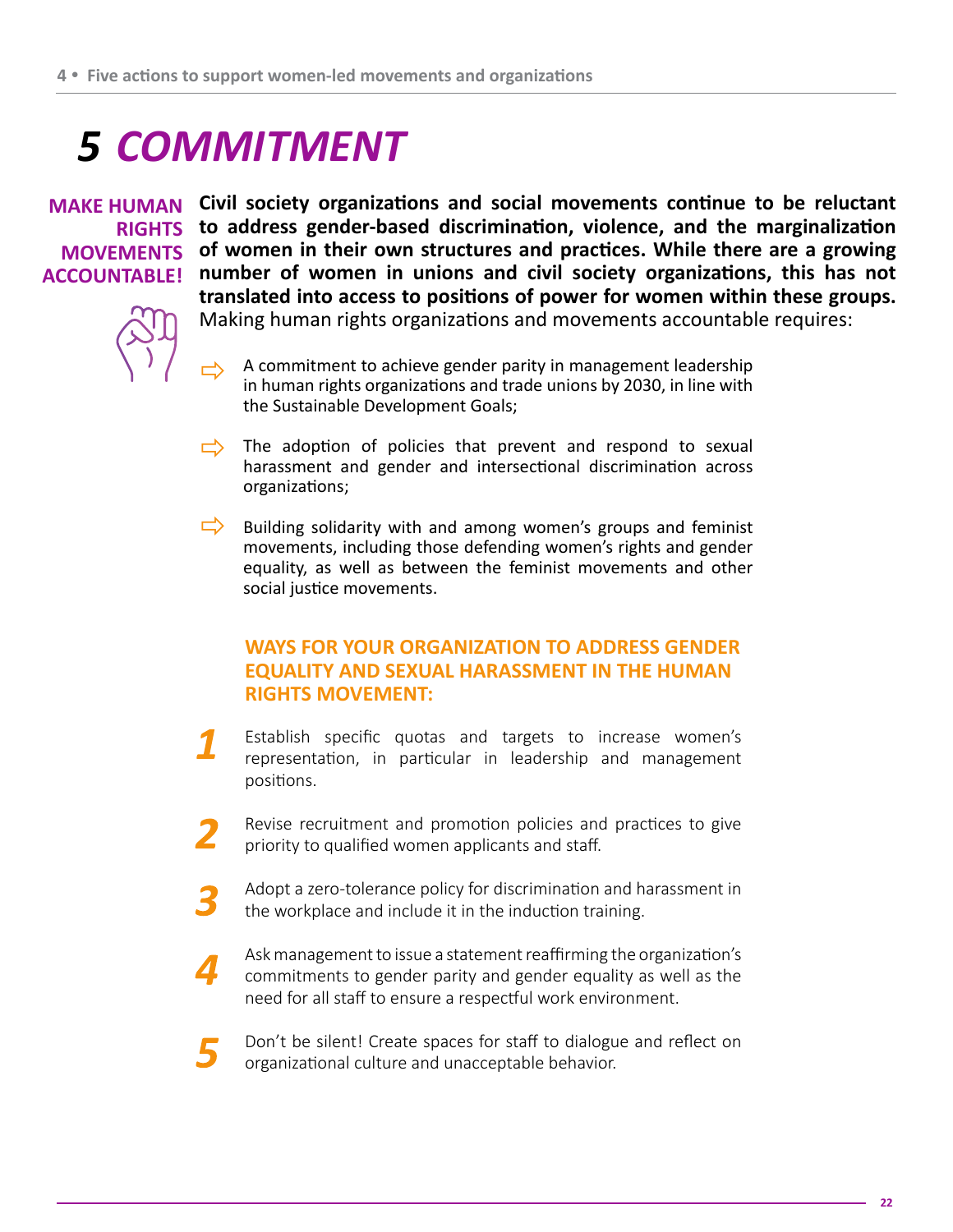### <span id="page-22-0"></span>**WOMEN'S RIGHT TO ORGANIZE AND ASSEMBLE IN THE WORLD OF WORK**

Women workers have been central in the fight against long hours for low wages, unsafe and unhealthy work environments, as well as exploitative conditions, including trafficking and slavery-like practices in many countries around the world. However, discrimination, abuse, and relegation to jobs at the bottom of the global economy undermine women workers' ability to join trade unions and strike to defend their interests.

**Did you know that 92 per cent of informal workers are estimated to be women in developing countries?**

Women working in the informal economy are excluded from the protection of labor laws and often work in precarious and exploitative conditions.

Even when women workers are able to form and join trade unions, they report threats of violence, harassment, and other reprisals for labor organizing.

**What key actions can support women's right to organize and assemble in the world of work?**  Advocate for inclusive labor laws that guarantee the rights of women working in the informal sector.

Join the campaign for the ratification of ILO Convention 190, which requires States to prohibit violence and harassment in the workplace and to take preventive measures. The Convention protects women from gender-based violence and harassment and includes women working in the informal sector.

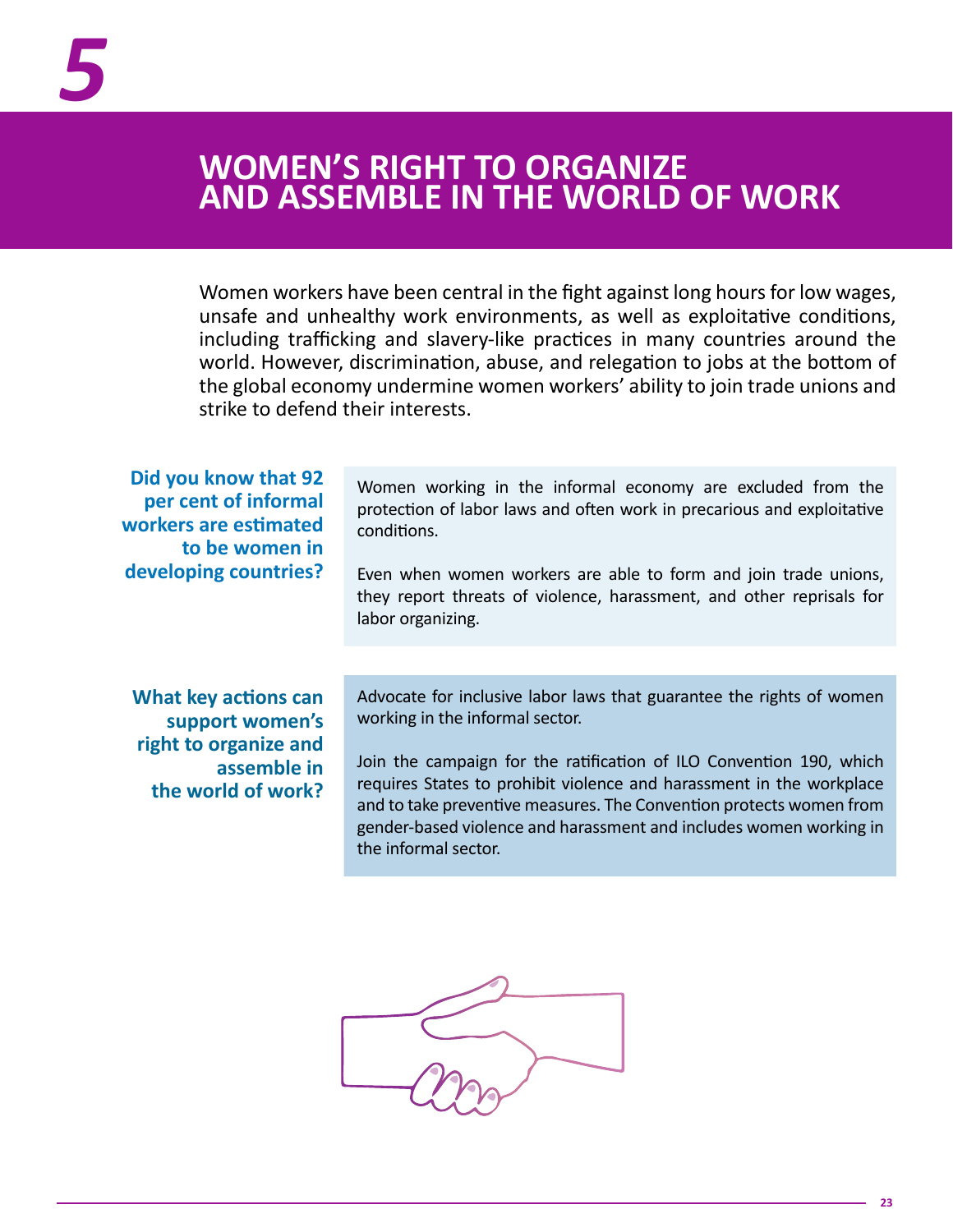#### <span id="page-23-0"></span>**WOMEN'S RIGHT TO ASSOCIATE AND ASSEMBLE IN THE CONTEXT OF CRISIS, SUCH AS COVID 19**

COVID-19 has increased the risk of attacks against women exercising their rights to peaceful assembly and association with the misuse of emergency measures enforcing stay-at-home orders and limiting public gatherings.

Around the world, the pandemic has put increasing demands on women and girls to care for families and the sick, andleft mostly female essential workers unable to mobilize to demand equipment for themselves and their families.



#### **Did you know that women represent more than 70 per cent of the global health and social care workforce responding to the pandemic?**

They are nurses, midwives and health workers, and community organizers. Local women's organizations have also been front-line responders to increased domestic violence during the pandemic. The ability of women to work collectively and organize their communities has been central to these efforts.



#### **Did you know that women only represent on average a mere 24 percent of task forces and national-level decision-making bodies on COVID-19?**

Although women are at the forefront of the COVID-19 response, they are being excluded from the decision-making processes addressing the impact of the pandemic.

#### **What key actions can support women's right to organize and assemble in the context of COVID 19?**



Advocate for women human rights defenders and women's organizations to have equal opportunities to play leadership roles and participate in decisionmaking recovery efforts. Without women's representation, COVID-19 efforts will likely overlook women's needs.

Ask donors to guarantee that health crises do not take away resources from women-led programs supporting women most at risk, gender equality, social protection, sexual and reproductive health and rights, and genderbased violence services, particularly at the grass-roots level.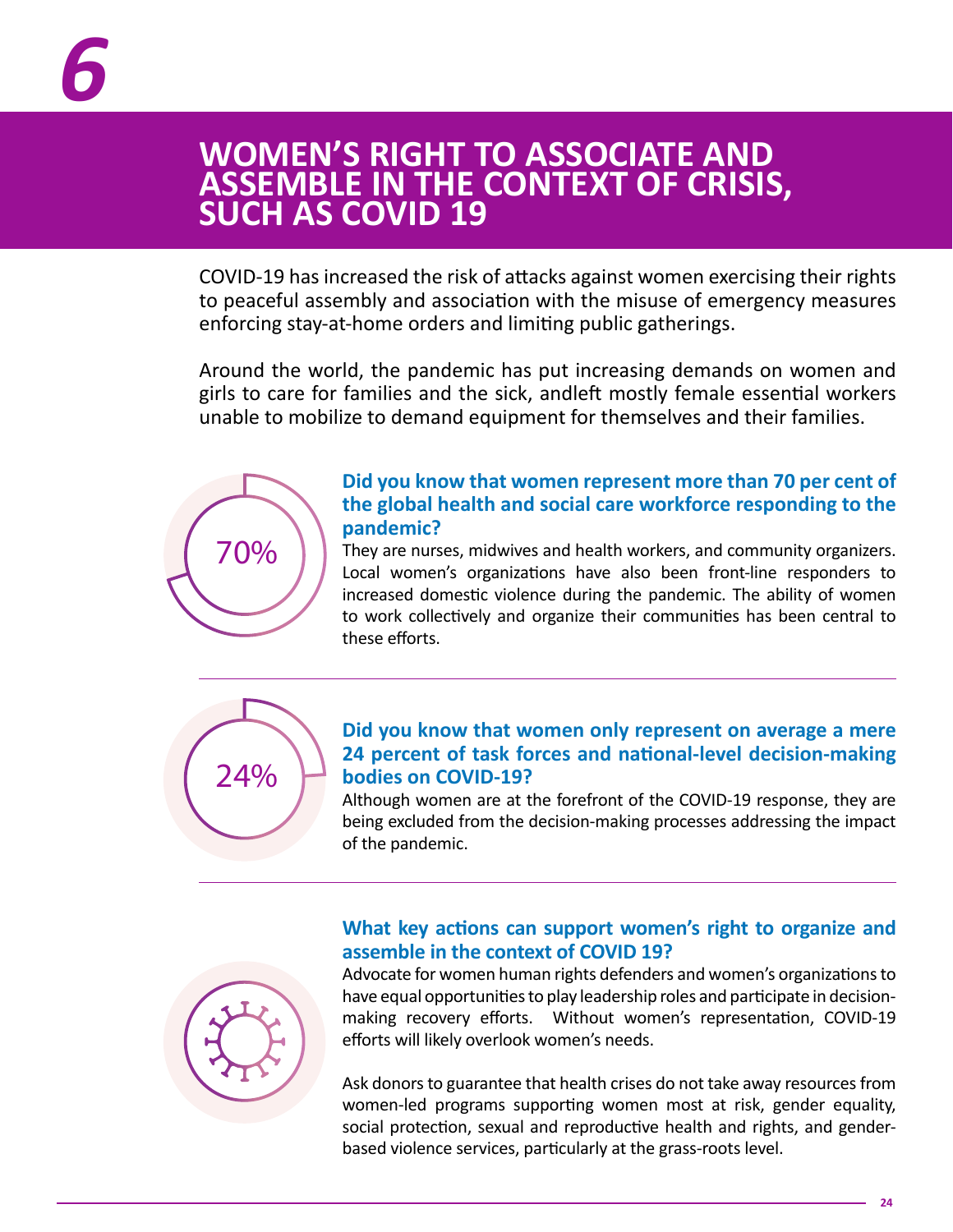

*7*

### *1 KNOW YOUR RIGHTS TO FREEDOM OF ASSOCIATION AND ASSEMBLY (FOAA)*

- Celebrating women in activism and civil society: the enjoyment of the rights to freedom of peaceful assembly and of association by women and girls, A/75/184, 20 July 2020, Section II. e.
- Human Rights Committee, general comment No. 37 (2020) on the right of peaceful assembly (article 21). e.
- Committee on the Elimination of Discrimination against Women, general recommendation No. 35 on gender-based violence against women, updating general recommendation No. 19. B
- Committee on the Elimination of Discrimination against Women, general recommendation No. 23 (1997) on women in political and public life. B
- Committee on the Elimination of Discrimination against Women, general recommendation No. 28 (2010) on the core obligations of States parties under article 2 of the Convention. B
- General principles on protecting civic space and the right to access resources, Special Rapporteur on the rights to freedom of peaceful assembly and of association. e.
- Checklist: 10 principles for the proper management of assemblies, Special Rapporteur on the rights to freedom of peaceful assembly and of association. B
- Commentary to the Declaration on Human Rights Defenders: an essential guide to the right to defend human rights, Special Rapporteur on the situation of human rights defenders. e.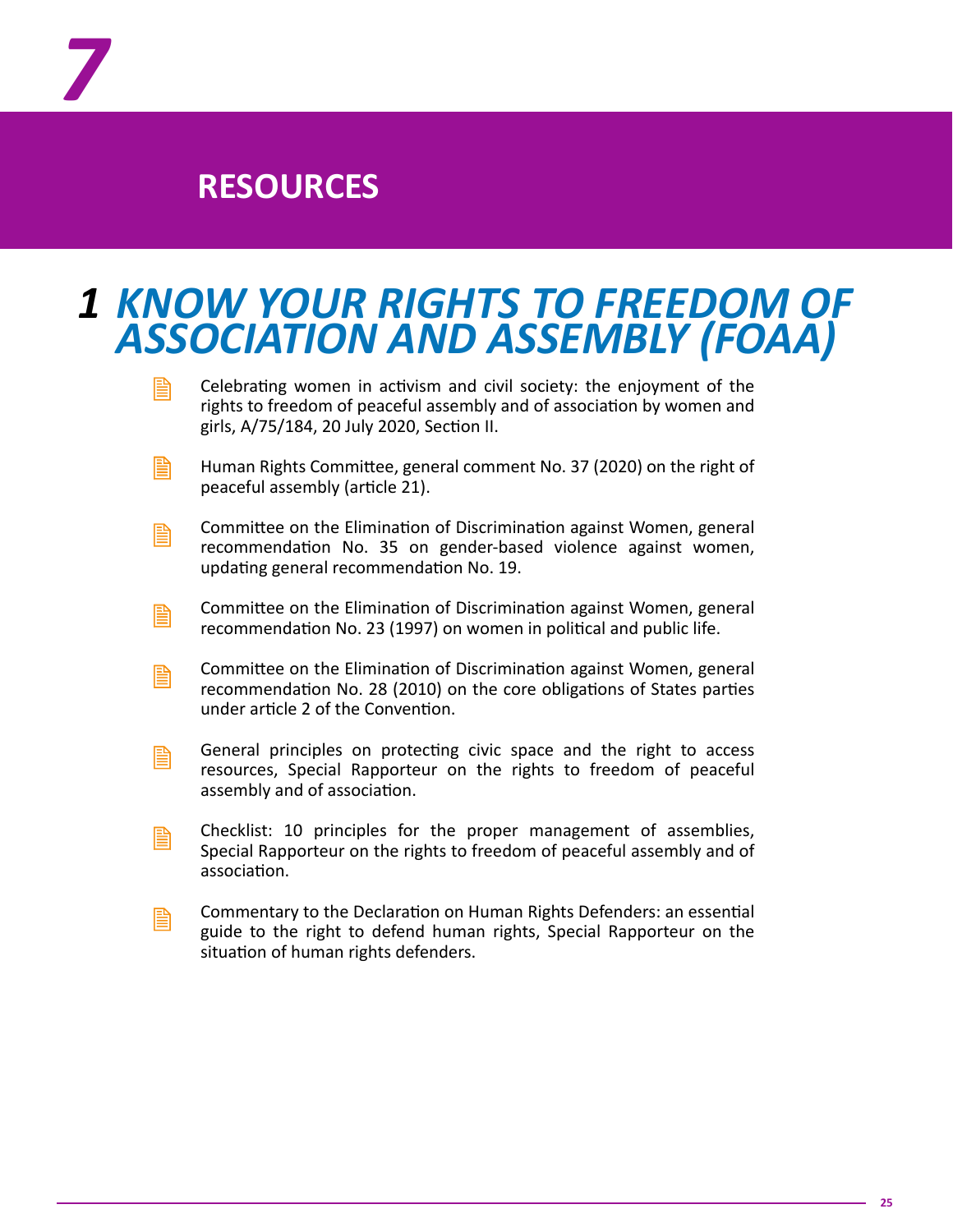### *2 WHEN ARE WOMEN'S RIGHTS TO ASSOCIATE AND ASSEMBLY VIOLATED?*

- Report of the Special Rapporteur on the situation of human rights defenders, Margaret Sekaggya, A/HRC/16/44, 20 December 2010. B
- The exercise of the rights to freedom of peaceful assembly and of association in the digital age, Report of the Special Rapporteur on the rights to freedom of peaceful assembly and of association, A/ HRC/41/41, 17 May 2019.  $\mathbb{B}$
- Our rights, our safety: resources for women human rights defenders, Jass Associates, 2020. 訚
- 昏 Gendering Documentation: A Manual For and About Women Human Rights Defenders, Women Human Rights Defenders International Coalition (WHRD-IC), 2015.
- B Monitoring and protecting the human rights of women, chapter 28, OHCHR.
- ₿ CIVICUS Monitor (2021) National Civic Space Ratings,available at: [http://](http://www.monitor.civicus.org/) [www.monitor.civicus.org](http://www.monitor.civicus.org/) (Accessed: 2021-05-10).

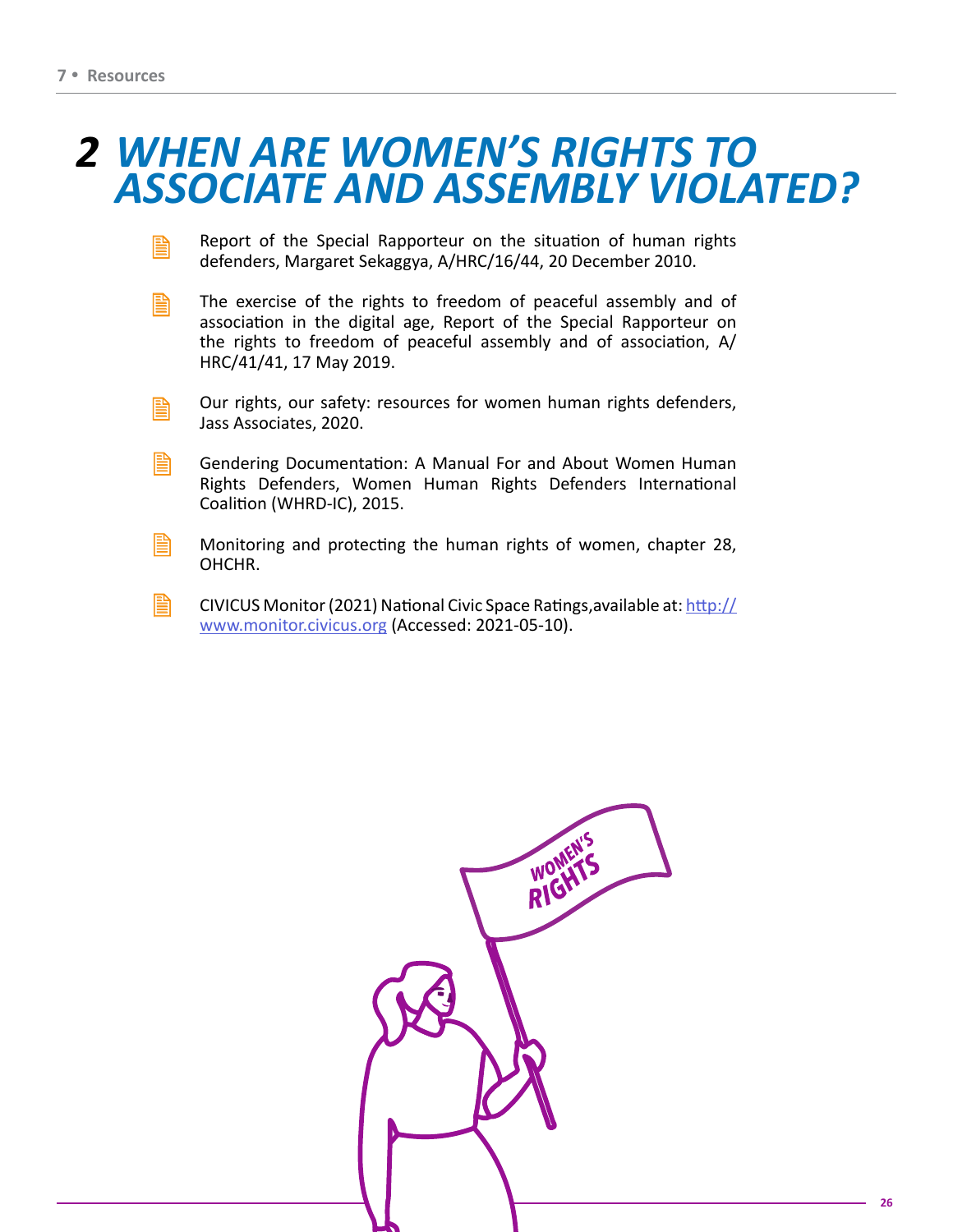### *FIVE ACTIONS TO SUPPORT 3 WOMEN-LED MOVEMENTS AND ORGANIZATIONS*

# *SAFE AND ENABLING ENVIRONMENT*

- Practical recommendations for the creation and maintenance of a safe and enabling environment for civil society, based on good practices and lessons learned, Report of the United Nations High Commissioner for Human Rights, A/HRC/32/20, 11 April 2016. e
- Elements of a safe and enabling environment for human rights defenders, Report of the Special Rapporteur on the situation of human rights defenders, Margaret Sekaggya, A/HRC/25/55, 23 December 2013. B
- Making Change Happen, Rethinking Protection, Power, and Movements: Lessons from Women Human Rights Defenders in Mesoamerica, JASS Associates, 2017. 閶
- Our Right to Safety: Women Human Rights Defenders' Holistic Approach to Protection, AWID and Women Human Rights Defenders International Coalition (WHRD-IC), 2014 B
- Enabling Environment Guidelines for the United Nations System, United Nations, 2019. B
- Intimidation and reprisals for cooperation with the United Nations in the field of human rights, OHCHR, [https://www.ohchr.org/EN/Issues/](https://www.ohchr.org/Pages/PageNotFoundError.aspx?requestUrl=https://www.ohchr.org/EN/Issues/Reprisals/Pages/Reprisals) [Reprisals/Pages/Reprisals.](https://www.ohchr.org/Pages/PageNotFoundError.aspx?requestUrl=https://www.ohchr.org/EN/Issues/Reprisals/Pages/Reprisals) B
- Reprisals Handbook, International Service for Human Rights (ISHR), 2018. 閶
- Nothing will be decided for us without us, FRIDA'S PRINCIPLES TO GUIDE DATA & TECHNOLOGY, FRIDA, 2020. B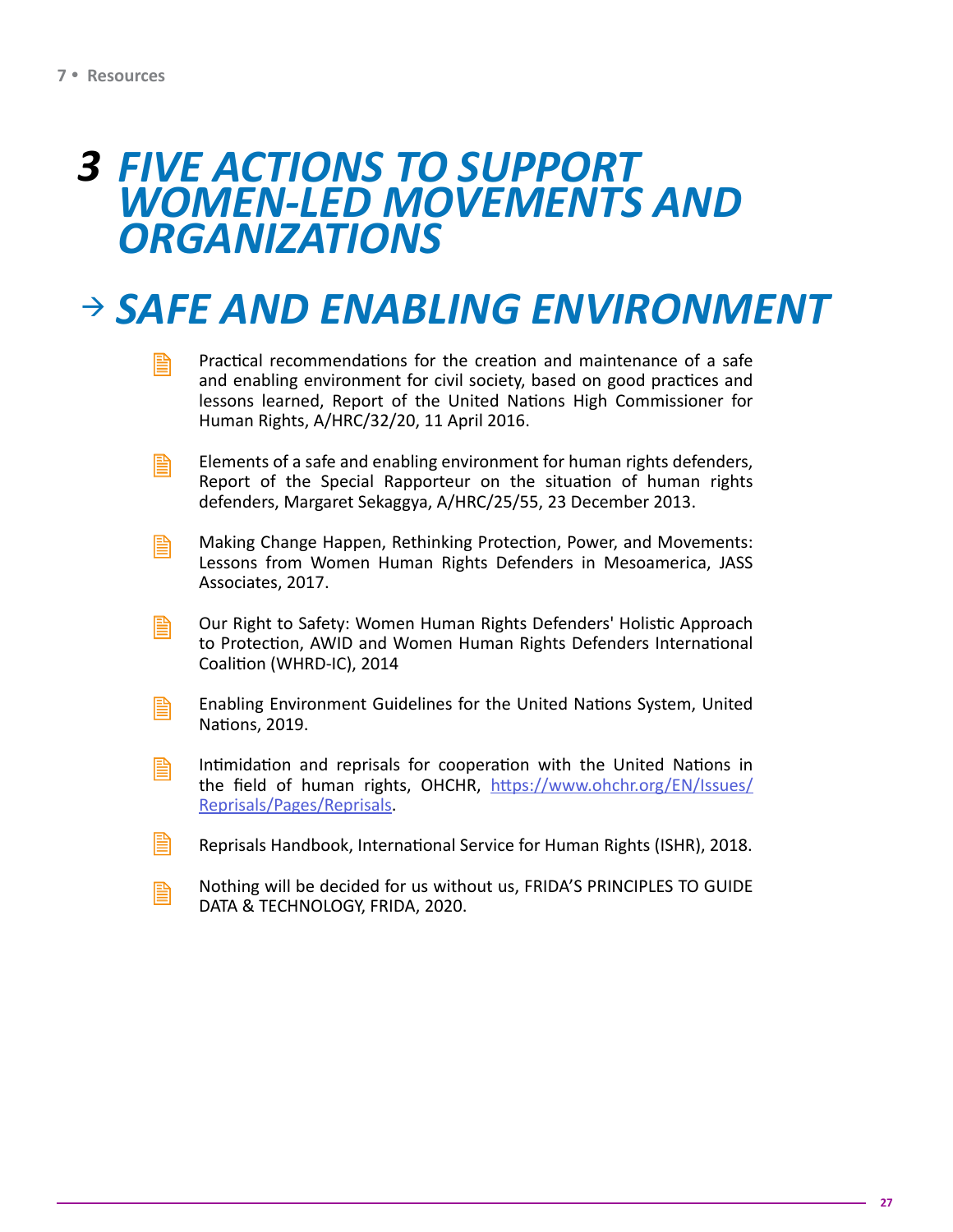# *RESOURCE MOBILIZATION*

- Moving more money to the drivers of change: how bilateral and multilateral funders can resource feminist movements, november 2020, awid and mama cash with support from the count me in consortium. e
- B

Collective change: the value of mobilizing local resources for women's rights in the global south and east case studies of ten women's funds, international network of women's funds, mama cash and the international human rights funders group, 2015.

Feminist funding principles, astraea lesbian foundation for justice. B

# *RECOGNITION*

e

Eight ways you can be a women's rights advocate today, and every day, UN Women, 2018.

- Campaigns #DefendHer Standing together for Justice, Global Fund for Women, JASS and MADRE. e.
- How Media can be more Inclusive Brussels Binder Beyond Toolbox, available at https://toolbox.brusselsbinder.org/media/. B

# *INTERSECTIONALITY*

- Why diversity at your events matters, Brussels Binder Beyond Toolbox, available at [https://toolbox.brusselsbinder.org/diversity/.](https://toolbox.brusselsbinder.org/diversity/)
- 閆

B

Intersectionality 101: what is it and why is it important? Womenkind Worldwide, 2019.

e.

Intersectionality Matters! African American Policy Forum, Kimberlé Crenshaw, 2021 (Podcast).

# *COMMITMENT*



OHCHR and IOM, [video on unconscious bias in recruitment,](https://www.youtube.com/watch?app=desktop&v=qC54v_Syjtw) 2017.



Sample Sexual Harassment Policy, ILO, available at [https://www.ilo.org/](https://www.ilo.org/wcmsp5/groups/public/---asia/---ro-bangkok/---ilo-suva/documents/policy/wcms_407364.pdf) [wcmsp5/groups/public/---asia/---ro-bangkok/---ilo-suva/documents/](https://www.ilo.org/wcmsp5/groups/public/---asia/---ro-bangkok/---ilo-suva/documents/policy/wcms_407364.pdf) [policy/wcms\\_407364.pdf](https://www.ilo.org/wcmsp5/groups/public/---asia/---ro-bangkok/---ilo-suva/documents/policy/wcms_407364.pdf).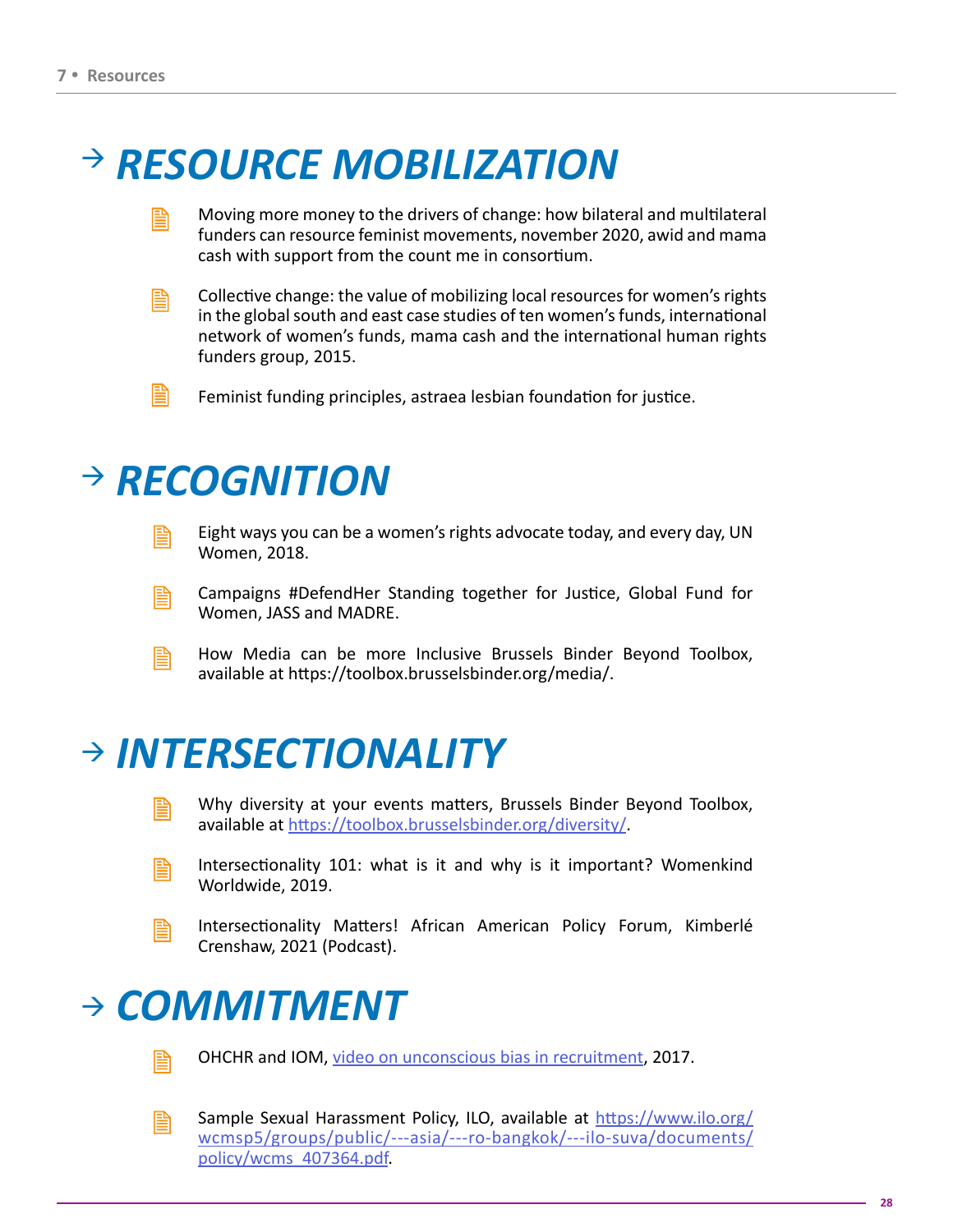B

### *WOMEN'S RIGHT TO ORGANIZE AND 4 ASSEMBLY IN THE CONTEXT OF COVID 19*

- Covid-19 and Freedom of Assembly and Association: ten key principles reminding States of their human rights obligations during the pandemic, United Nations Special Rapporteur on the rights to freedom of peaceful assembly and of association. B
- COVID-19 Global Gender Response Tracker, UN Women and UNDP. h
	- COVID-19 and women's human rights: guidance, OHCHR.

#### **ASSEMBLY CONTRACTER AND CONTRACT AND ACCOUNTED AND CONTEXT AND CONTENT AND ACCOUNTED AND CONTECT AND ACCOUNTED** *WOMEN'S RIGHT TO ORGANIZE AND 5 ASSEMBLY IN THE WORLD OF WORK*

- Women's human rights in the changing world of work, Reimagining the world of work so it is equal for everyone, United Nations Working Group on Discrimination Against Women and Girls. Available at: [https://](https://unworkinggroupwomenandgirls.org/) [unworkinggroupwomenandgirls.org/](https://unworkinggroupwomenandgirls.org/) 閶
- Report on women's human rights in the changing world of work, Working Group on discrimination against women and girls, [A/HRC/44/51,](https://undocs.org/A/HRC/44/51) 16 April 2020. B
- SAFETY AND DIGNITY AT WORK, A Guide to the 2019 ILO Violence and Harassment Convention, Human Rights Watch, 2020. 閶